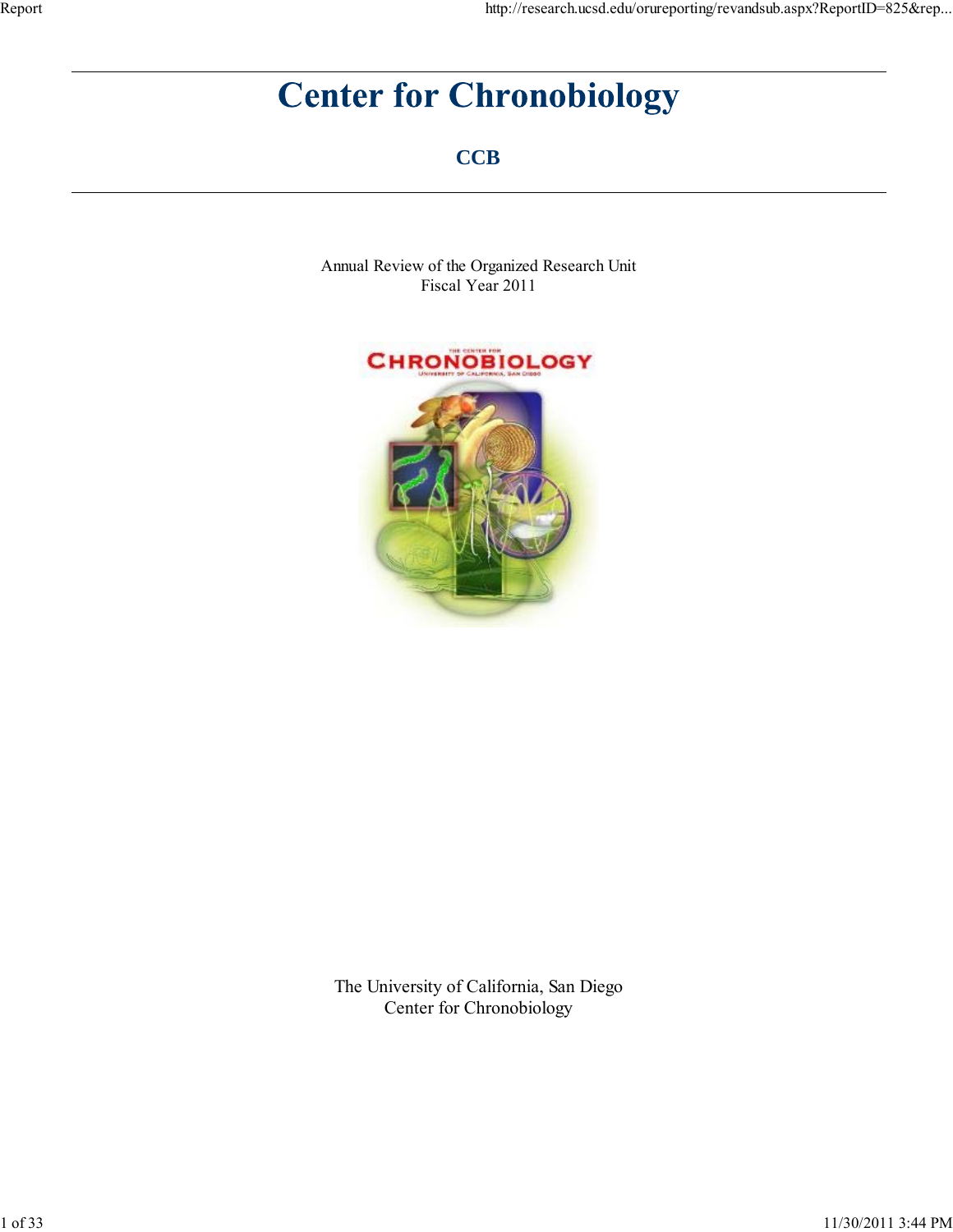**UCSD** Official web page of the University of California, San Diego

825

# **NARRATIVE**

### **Director's Statement Director's Statement**



During our second year as an ORU, the Center for Chronobiology had immediate goals of increasing the visibility of CCB on campus and around the world as a premier center for chronobiology research and facilitating interactions among members. We met these goals by: hosting local activities and outfitting facilities to engage our members and encourage interaction; expanding the content on an attractive and informative website; and hosting a symposium with top chronobiologist speakers from within CCB and around the world.

Staffing section ‐ We have merged the External Advisory

Committee and Executive Committee members into the Advisory Committee section since this report does not have a field for Executive Committee Members. All people included in the staffing section participate and contribute to the Center for Chronobiology.

The Facilities section lists 12,568 square feet for CCB. Most of this space belongs to the Division of Biological Sciences. The actual space allocation for CCB is 551 square feet. This includes two administrative offices and one small conference room.

#### **Goals Met:**

- Expanded the membership of the Center for Chronobiology ORU to 32 UCSD faculty members as of June 30, 2011.
- Hosted subgroups of members for research collaboration meetings
- · Held monthly meetings of the CCB Executive Committee
- Recruited outstanding external academic and business professionals to serve as member of a CCB External Advisory Committee, which will meet on February 15, 2012.
- · Hosted CCB symposia, workshops, and networking events to provide training of the fundamentals of Chronobiology to the science community.
- · Coordinated "Clockwatchers" Journal Club to make CCB participants aware of current papers in the area of chronobiology. Clockwatchers meets twice per month, alternating between mammalian and non‐mammalian papers.
- Expanded the content of our educational website http://ccb.ucsd.edu/ with links for students and researchers in the Chronobiology communities that highlight classes, papers, events, organizations, and opportunities for fellowships, training, and grants.
- Recruited a postdoc liaison to the CCB Executive Committee to integrate needs and ideas from CCB postdocs and graduate students.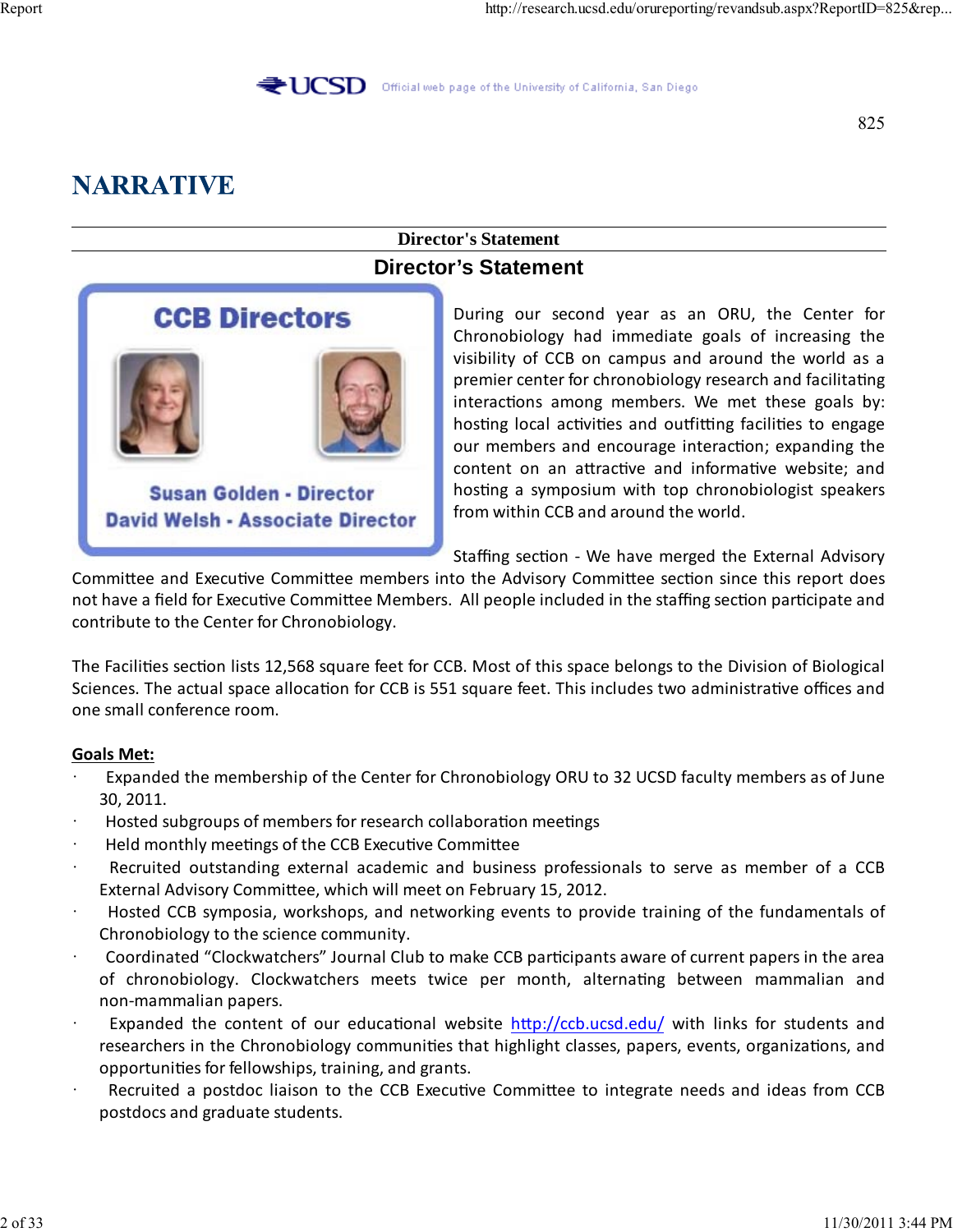# **Major Activities**

#### **CCB Symposium: From Cells to Clinic**

(http://ccb.ucsd.edu/ae‐pastevents‐Symp2011.shtml)

The Center for Chronobiology (CCB) hosted its 2nd annual chronobiology symposium held on **February 9‐11, 2011**. The theme for the symposium is "From Cells to Clinic."

We invited a select, stellar group of chronobiologists from around the country and beyond, and a few local colleagues, to speak at this 2nd annual UCSD Chronobiology Symposium. There was strong participation from our 28 PIs here in the CCB and their research personnel, as well as registrants from other institutions.

The aims of the conference were to:

- 1. Provide the 149 registered participants with a comprehensive view of modern Chronobiology.
- 2. Exchange a broad spectrum of ideas and techniques in Chronobiology.
- 3. Promote interactions among the faculty and lab personnel of the UCSD Chronobiology Center, the invited speakers, and other participants.
- 4. Further acquaint the speakers, their groups, and other registrants with the depth and breadth of Chronobiology research conducted at UCSD.



Center for Chronobiology Symposium website: http://ccb.ucsd.edu/symposium

**Invited Speakers:**

**Alec Davidson** Morehouse School of Medicine

**Andrew Millar** University of Edinburgh

**Charles Allen** Oregon Health & Science University

**Chris Colwell** UC Los Angeles

**David Berson** Brown University

**David Somers** Ohio State University

**Deborah Bell‐Pedersen** Texas A&M University

**Derk‐Jan Dijk** University of Surrey

**John O'Neill** University of Cambridge **Kenneth Wright** University of Colorado at Boulder

**Ronald Evans** Salk Institute & UC San Diego

**Sarah Elsea** Virginia Commonwealth University

**Satchin Panda** Salk Institute & UC San Diego

**Sonia Ancoli‐Israel** UC San Diego

**Susan Golden** UC San Diego

**Terry Sejnowsk** Salk Institute & UC San Diego

**Todd Holmes** UC Irvine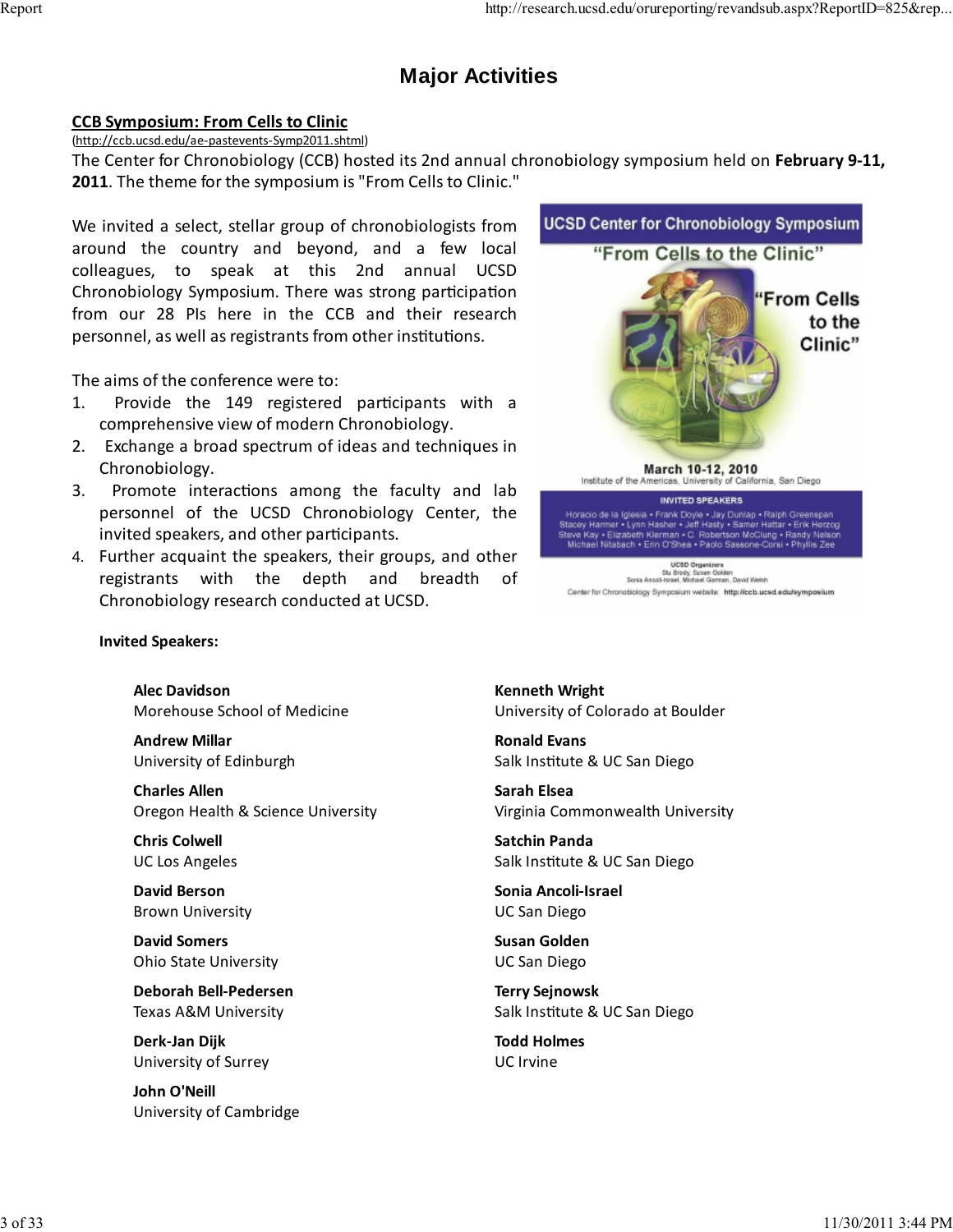#### **There were 149 registered attendees**

#### **CCB Fall Workshop on Biological Timing**

(http://ccb.ucsd.edu/ae‐pastevents‐workshopFA2010.shtml)

The Center for Chronobiology hosted a Fall Workshop on Biological Timing held on November 8, 2010, at UCSD Faculty Club ‐ Atkinson Pavilion. This workshop featured research presentations by faculty, postdoc, and graduate student members of CCB.

This workshop is tailored for our Postdocs and Grad Students, to give them a platform to talk about their research, hone their public speaking skills, and have the opportunity for faculty and audience members, to freely participate in a questions and answers sessions.



#### **CCB Open House**

(http://ccb.ucsd.edu/ae‐pastevents‐OpenHouse2010.shtml)

The Center for Chronobiology hosted an Open House on **Tuesday, July 20, 2010**. We were able to show off our new office suite and **conference room** with a state‐of‐the‐art Smart Board interactive whiteboard system. We have two administrative offices next to the conference room to provide assistance to CCB members from full-time Administrative Specialist Pattie Magallanez and Business Manager, shared with the BioCircuits Institute, Terry Peters. The event was held in the newly appointed conference Room 2840 in the AP&M building**.** The turnout was fantastic. Guests were able to try our new smart board which was certainly a hit.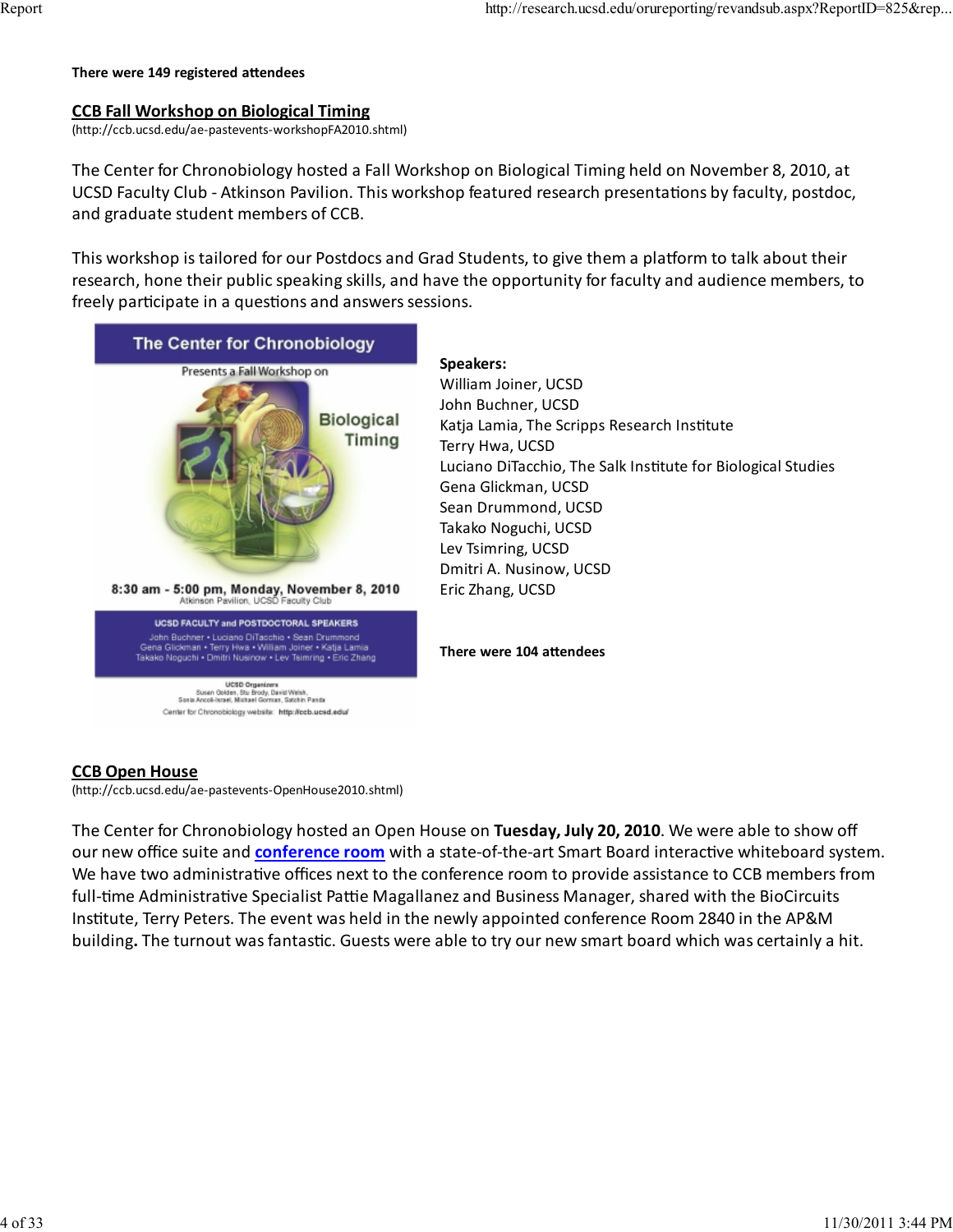## **Grants, Fellowships, & Gifts**

#### **Submission of Grant and Fellowship Applications**

The Center for Chronobiology faculty members submitted a successful proposal to the UCSD Chancellor's Collaboratories Program for Interdisciplinary Scholarships for graduate students. The project is entitled, "Emergent circadian waveforms from multiple component oscillators: computational, biosynthetic, microbial and vertebrate models." Combining microbial, mammalian, biosynthetic and computation approaches, this Collaboratory will undertake a novel examination of how plasticity in the daily shape (i.e., waveform) of circadian clocks derives from the interaction of their constituent parts. Knowledge of such interactions will advance basic science in engineering, ecology and cell biology and benefit society through implications ranging from scheduling of school days to mitigation of cancer risks for shift-workers. Each of the five graduate students was awarded approximately \$15,000.

The Center for Chronobiology submitted DARPA, NIH and NSF proposals as well as several postdoctoral fellowship applications during 2010‐2011.

Professor Emeritus Stanley Mills donated \$9,500 to the Center for Chronobiology.

#### **Successful Application to Las Patronas**

Las Patronas funded a Real‐Time Polymerase Chain Reaction (RT‐PCR) machine which will be used by CCB members for cutting‐edge research in medical diagnostics and related areas of study (a gift of \$34,310). The equipment was purchased in March 2011.

#### **Grants**

 **Awards** NIH R01 proposal, \$1,238,750, 4/1/11 – 3/31/15 DOE Consortium with SD‐CAB, \$464,250, 1/1/11 – 12/31/13 Las Patronas, \$34,310 for shared equipment, March 2011 **Pending Proposals** DARPA and NIH R01 proposals 5 NIH and ACS postdoc fellowship proposals **Chancellor's Office Interdisciplinary Collaboratories Project**  $2010 - 2012$ Supports 5 CCB graduate students **Industrial & gift support for symposia and CCB** \$4,500 from Johnson & Johnson and Bay Capital Fdn. \$10,950 – gifts in support of CCB

## **Committees & Meetings**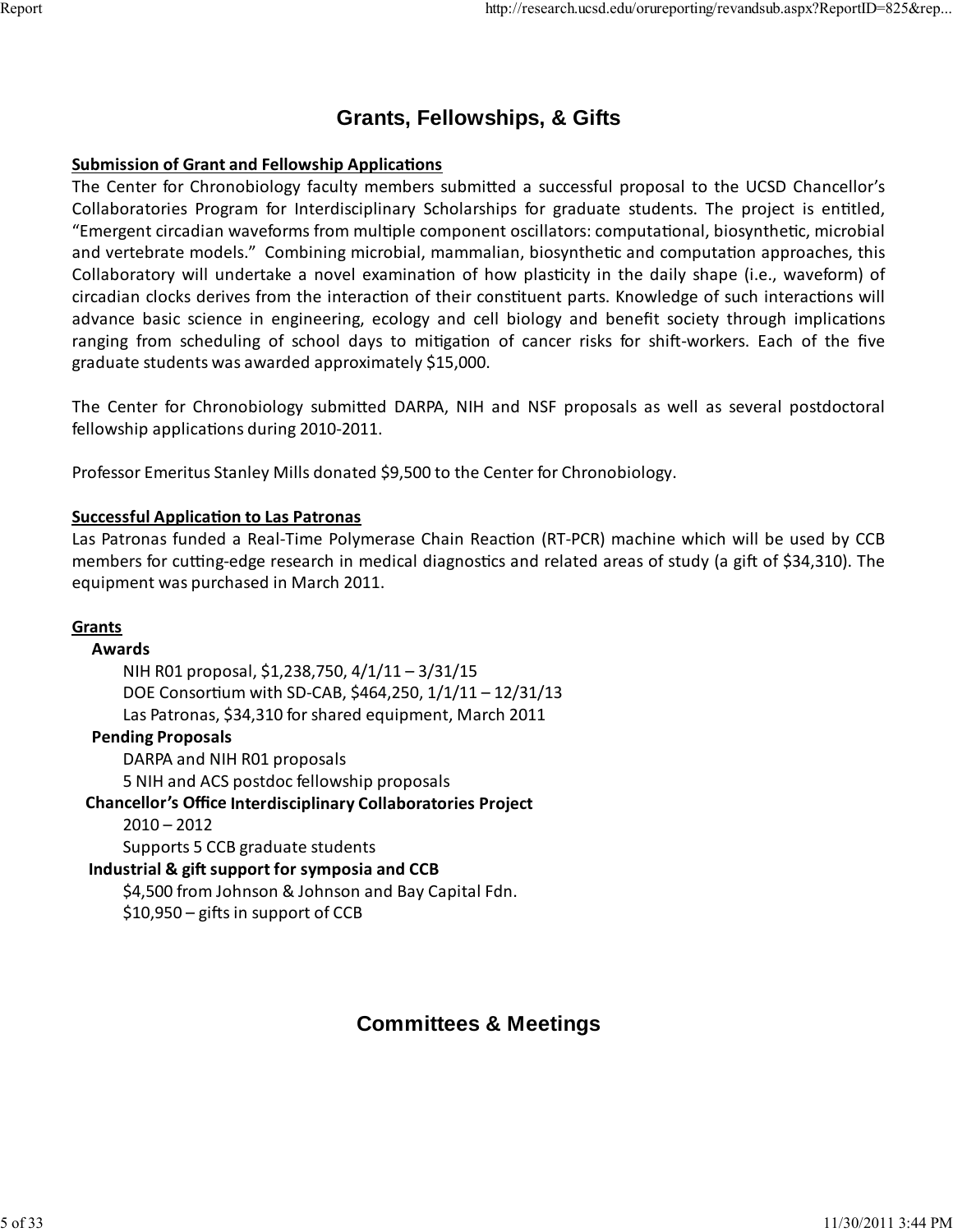

# "Clockwatchers" Journal Club

#### **Clockwatchers Journal Club**

(http://ccb.ucsd.edu/activitiesevents.shtml)

The "Clockwatchers" Journal Club was founded and organized by David Welsh, and is now coordinated through the CCB. The Clockwatchers group has met monthly since 2001, focusing on papers of interest in mammalian circadian rhythms. With the establishment of CCB, Clockwatchers was expanded in fall 2009 to meet twice per month, alternating between mammalian and non-mammalian papers to meet the needs of the full spectrum of the CCB members. The Clockwatchers group meets every 1st and 3rd Thursday during the academic year.



Committee Members: L to R Satchin Panda, David Welsh, Sonia Ancoli‐Israel, Susan Golden, Michael Gorman, Stu Brody, and Michael McCarthy (not pictured)

#### **Dates of Executive Committee Meetings**

July 20, 2010, August 13, 2010, September 21, 2010, October 22, 2010, November 19, 2010 January 21, 2011, March 8, 2011, April 21, 2011, May 20, 2011, June 17, 2011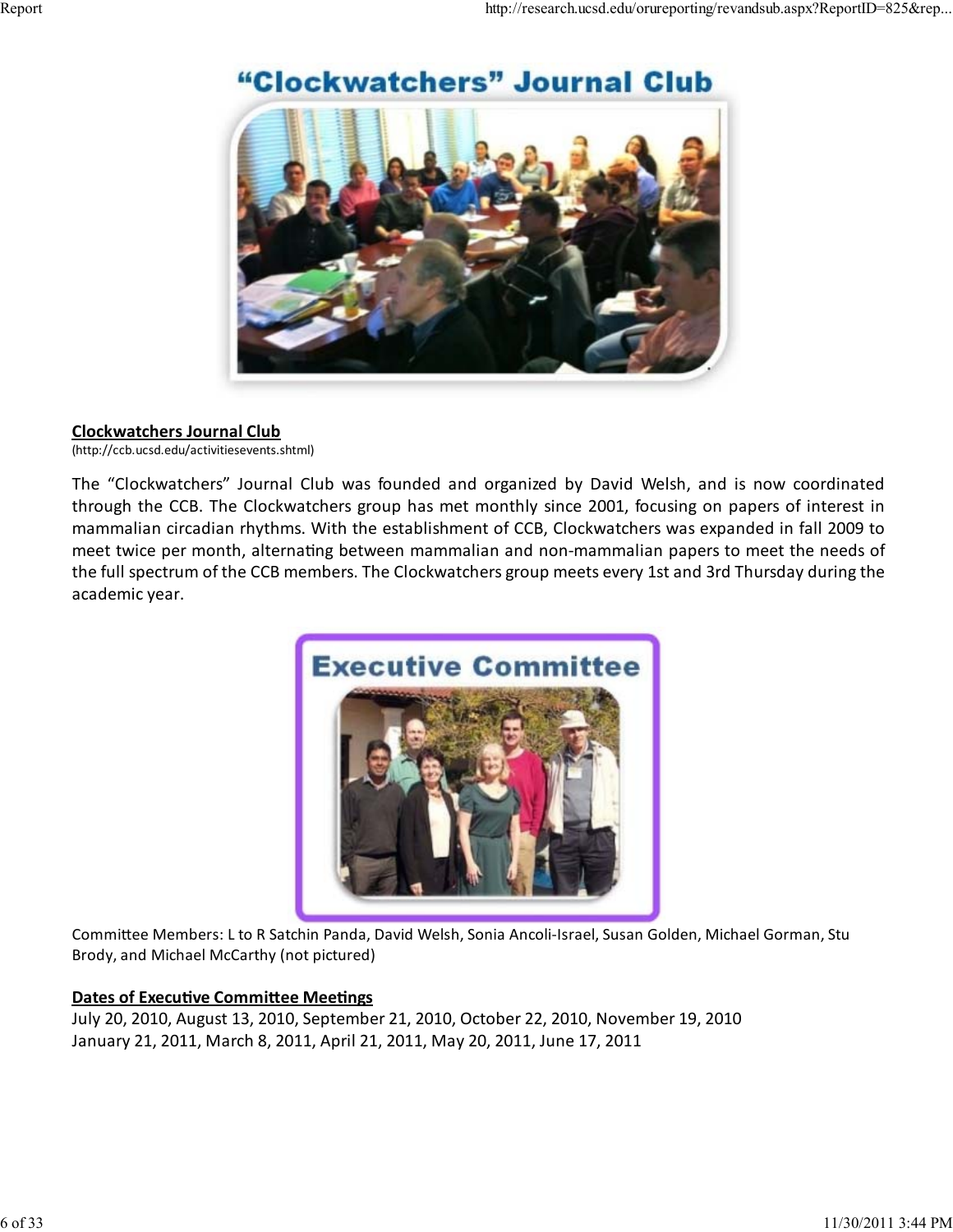

#### **Joseph F. Amaral**

Vice President of Corporate Office of Science & Technology Division of Johnson & Johnson Services, Inc., and Professor of Surgery at Brown University and Director of the Division of Minimally Invasive Surgery

#### **Gene Block**

Chancellor of UCLA and Professor of Psychiatry and Biobehavioral Sciences in the David Geffen School of Medicine and in Physiological Science in the College of Letters and Science, UCLA

#### **Alexander Hoffmann**

Professor of Chemistry and Biochemistry and Co‐director of the Bioinformatics and Systems Biology Graduate Program, UC San Diego

#### **Joseph Takahashi**

Loyd B. Sands Distinguished Chair in Neuroscience, University of Texas Southwestern Medical Center

#### **Michael Young**

Vice President for Academic Affairs and Richard and Jeanne Fisher Professor in the Laboratory of Genetics, The Rockefeller University

#### **Phyllis Zee**

Associate Director, Center for Sleep and Circadian Biology and Professor, Northwestern University Institute for Neuroscience

### **Courses**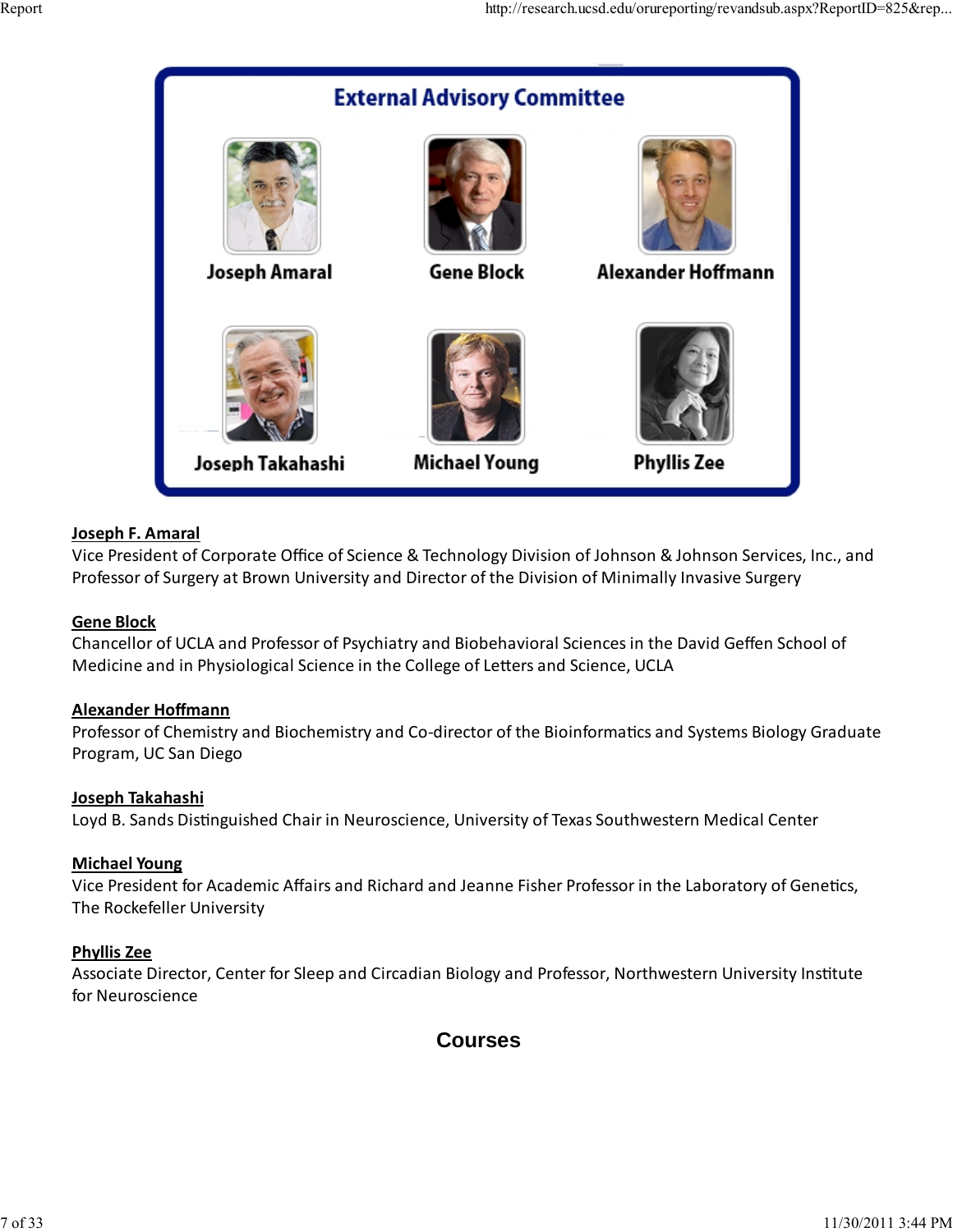

#### **Circadian Rhythms – Biological Clocks Course BIMM116‐PSYC133**

Upper‐level 4 credit‐hour undergraduate course

- raught jointly between the Division of Biological Sciences (BIMM 116) and the Department of Psychology (PSYC 133)
- Explores the fundamental properties and mechanisms of the daily biological clock in humans, other animals, plants, and microbes

Graduate TAs from CCB labs in Biological Sciences, Philosophy, Psychology, and Psychiatry

Fall course of 2010 had an enrollment of 300 students

## **Future Goals**

#### **CCB Goals for coming year:**

- Facilitate submissions to federal agencies for collaborative research (such as program project, multiinvestigator research, and training grants)
- Expand development efforts
- Develop summer chronobiology tutorial course as pilot for international summer course
- · Host 3rd annual international symposium
- · Plan workshop featuring a high‐profile speaker in the Chronobiology field, as well as UCSD postdoc and graduate student speakers, who can share their research and hone their speaking skills
- · Hold our first CCB External Advisory Board meeting on February 15, 2012, with our newly appointed board members.

**Awards, Honors, Committee Service**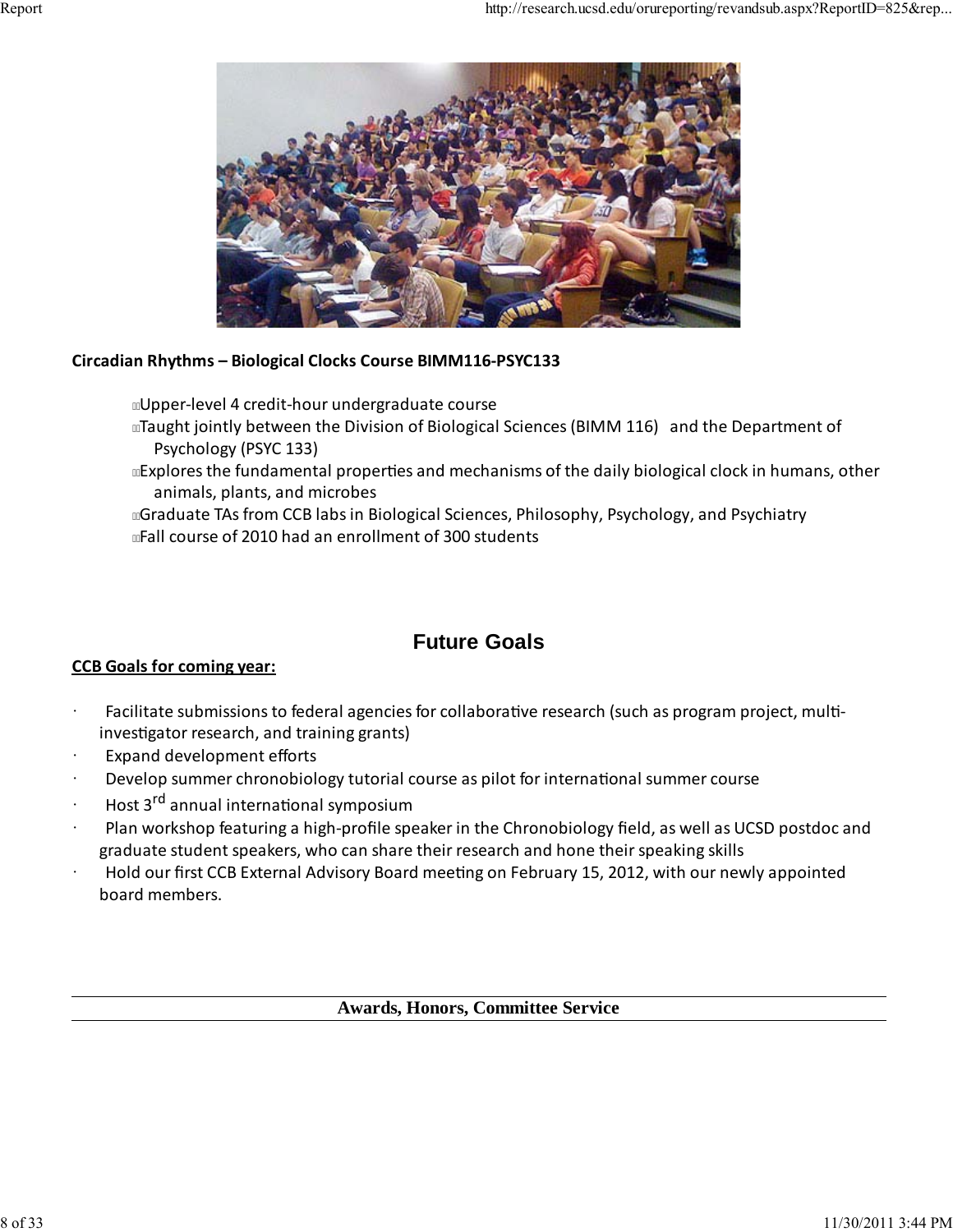# **STAFFING**

## **ADVISORY COMMITTEE**

(13)

| <b>First Name</b>   | <b>Last Name</b> | <b>Home Department</b>                                            | <b>Appt. Date</b> | <b>End Date</b> |
|---------------------|------------------|-------------------------------------------------------------------|-------------------|-----------------|
| Joseph              | Amaral           | Corporate Office of Science<br>& Technology, Johnson &<br>Johnson | 05/01/2011        |                 |
| Sonia               | Ancoli-Israel    | <b>PSYCHIATRY</b>                                                 | 07/01/2009        |                 |
| Gene                | <b>Block</b>     | UCLA, Psychiatry and<br><b>Biobehavioral Sciences</b>             | 05/01/2011        |                 |
| <b>Stuart</b>       | <b>Brody</b>     | <b>DIV BIOLOGICAL</b>                                             | 07/01/2009        |                 |
| Susan               | Golden           | <b>DIV BIOLOGICAL</b>                                             | 07/01/2009        |                 |
| Michael             | Gorman           | <b>PSYCHOLOGY</b>                                                 | 07/01/2009        |                 |
| Alexander           | Hoffmann         | <b>CHEMISTRY</b>                                                  | 05/01/2011        |                 |
| Michael             | McCarthy         | Department of Psychiatry                                          | 05/01/2011        |                 |
| Satchidananda Panda |                  | <b>DIV BIOLOGICAL</b>                                             | 07/01/2009        |                 |
| Joseph              | Takahashi        | Univ. Texas Southwestern,<br><b>Neurosciences</b>                 | 05/01/2011        |                 |
| David               | Welsh            | <b>PSYCHIATRY</b>                                                 | 07/01/2009        |                 |
| Michael             | Young            | Rockefeller University,<br>Academic Affairs and<br>Genetics       | 05/01/2011        |                 |
| Phyllis             | Zee              | Northwestern Univ.,<br>Neurobiology                               | 05/01/2011        |                 |

### **DIRECTORS**

|                   |                  | (2)                        |            |           |
|-------------------|------------------|----------------------------|------------|-----------|
| <b>First Name</b> | <b>Last Name</b> | <b>Home Department</b>     | Appt. Date | Appt. End |
| Susan             | Golden           | <b>Biological Sciences</b> | 7/1/2010   | 6/30/2014 |
| David             | Welsh            | Psychiatry                 | 7/1/2010   | 6/30/2014 |

### **AFFILIATED FACULTY**

|                   |                  | (37)                                                              |                         |                 |
|-------------------|------------------|-------------------------------------------------------------------|-------------------------|-----------------|
| <b>First Name</b> | <b>Last Name</b> | <b>Home Department</b>                                            | <b>Affiliation Date</b> | <b>End Date</b> |
| Joseph            | Amaral           | Corporate Office of Science<br>& Technology, Johnson &<br>Johnson | 05/01/2011              |                 |
| Sonia             | Ancoli-Israel    | <b>PSYCHIATRY</b>                                                 | 07/01/2009              |                 |
| William           | <b>Bechtel</b>   | <b>PHILOSOPHY</b>                                                 | 07/01/2009              |                 |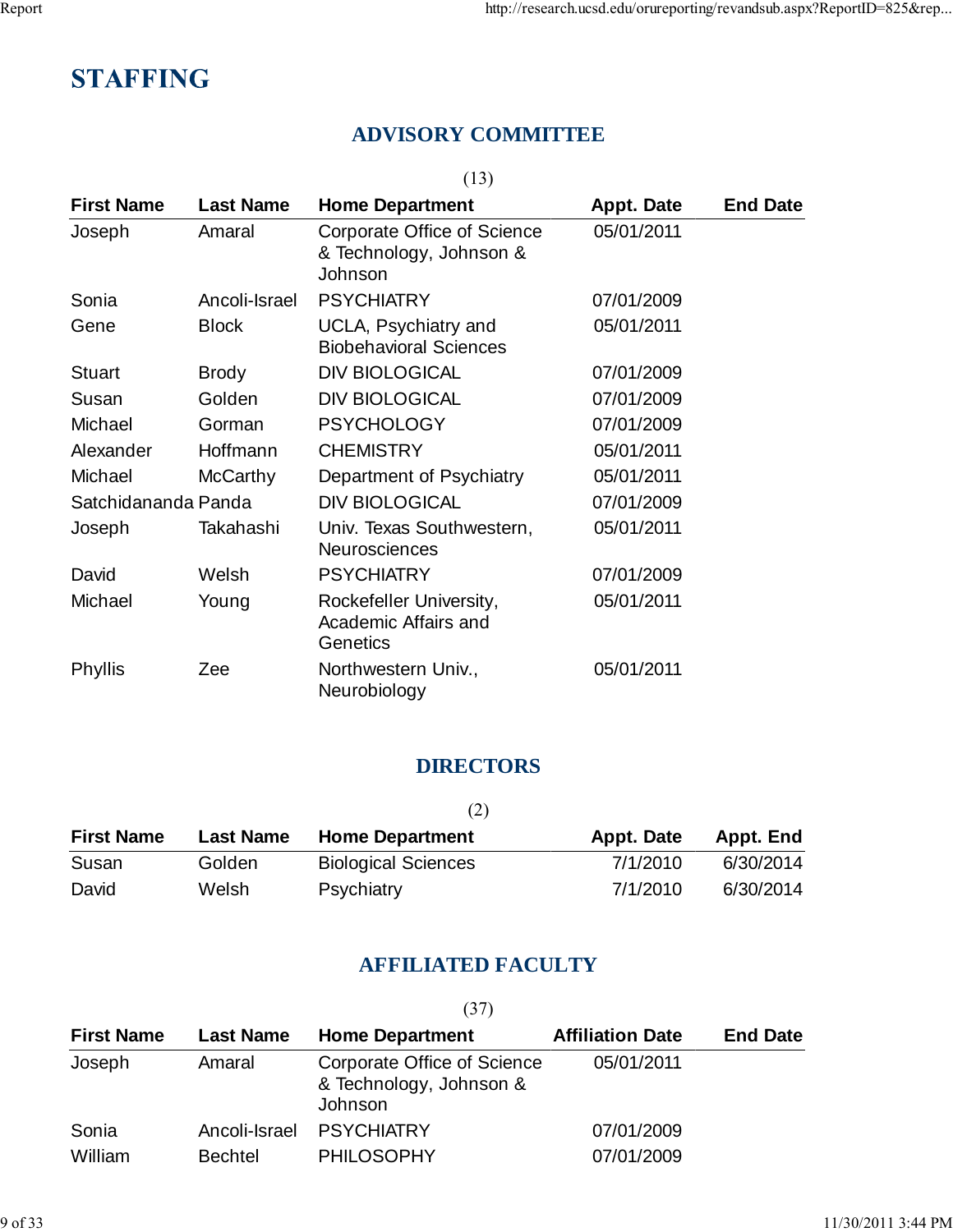| Gene                | <b>Block</b>    | UCLA, Physiological<br>Science                              | 05/01/2011 |
|---------------------|-----------------|-------------------------------------------------------------|------------|
| <b>Stuart</b>       | <b>Brody</b>    | <b>DIV BIOLOGICAL</b>                                       | 07/01/2009 |
| Joanne              | Chory           | <b>DIV BIOLOGICAL</b>                                       | 07/01/2009 |
| Sean                | Drummond        | <b>PSYCHIATRY</b>                                           | 07/01/2009 |
| Jeffrey             | <b>Elliott</b>  | <b>PSYCHIATRY</b>                                           | 07/01/2009 |
| Ronald              | Evans           | <b>DIV BIOLOGICAL</b>                                       | 07/01/2009 |
| Susan               | Golden          | <b>DIV BIOLOGICAL</b>                                       | 07/01/2009 |
| Michael             | Gorman          | <b>PSYCHOLOGY</b>                                           | 07/01/2009 |
| Ralph               | Greenspan       | <b>KAVLI INST BRAI</b>                                      | 07/01/2009 |
| Jeff                | Hasty           | <b>DIV BIOLOGICAL</b>                                       | 07/01/2009 |
| Alexander           | Hoffmann        | <b>CHEMISTRY</b>                                            | 05/01/2011 |
| Andrew              | Huberman        | <b>NEUROBIOLOGY</b>                                         | 01/01/2011 |
| <b>Terence</b>      | Hwa             | <b>PHYSICS</b>                                              | 07/01/2009 |
| William             | Joiner          | <b>PHARMACOLOGY</b>                                         | 07/01/2009 |
| Alexander           | Kauffman        | <b>REPRO MED</b>                                            | 07/01/2009 |
| <b>Steve</b>        | Kay             | <b>DIV BIOLOGICAL</b>                                       | 07/01/2009 |
| Daniel              | <b>Kripke</b>   | <b>PSYCHIATRY</b>                                           | 07/01/2009 |
| Katja               | Lamia           | <b>TSRI, Chemical Physiology</b><br>and Molecular Medicine  | 09/01/2010 |
| Andy                | LiWang          | UC Merced, Quantitative<br>and Systems Biology              | 09/01/2010 |
| Michael             | <b>McCarthy</b> | Department of Psychiatry                                    | 05/01/2011 |
| Sara                | Mednick         | <b>PSYCHIATRY</b>                                           | 07/01/2009 |
| Pamela              | Mellon          | <b>REPRO MED</b>                                            | 07/01/2009 |
| Marc                | Montminy        | <b>DIV BIOLOGICAL</b>                                       | 07/01/2009 |
| Caroline            | Nievergelt      | <b>PSYCHIATRY</b>                                           | 05/01/2011 |
| Satchidananda Panda |                 | <b>DIV BIOLOGICAL</b>                                       | 07/01/2009 |
| <b>Barbara</b>      | Parry           | <b>PSYCHIATRY</b>                                           | 07/01/2009 |
| Timothy             | <b>Rickard</b>  | <b>PSYCHOLOGY</b>                                           | 07/01/2009 |
| Nikolai             | Rulkov          | <b>BioCircuits Institute</b>                                | 11/01/2010 |
| <b>Terry</b>        | Sejnowski       | <b>DIV BIOLOGICAL</b>                                       | 09/01/2010 |
| Joseph              | Takahashi       | Univ. Texas Southwestern,<br><b>Neurosciences</b>           | 05/01/2011 |
| Lev                 | Tsimring        | <b>BioCircuits Institute</b>                                | 07/01/2010 |
| David               | Welsh           | <b>PSYCHIATRY</b>                                           | 07/01/2009 |
| Michael             | Young           | Rockefeller University,<br>Academic Affairs and<br>Genetics | 05/01/2011 |
| Phyllis             | Zee             | Northwestern Univ.,<br>Neurobiology                         | 05/01/2011 |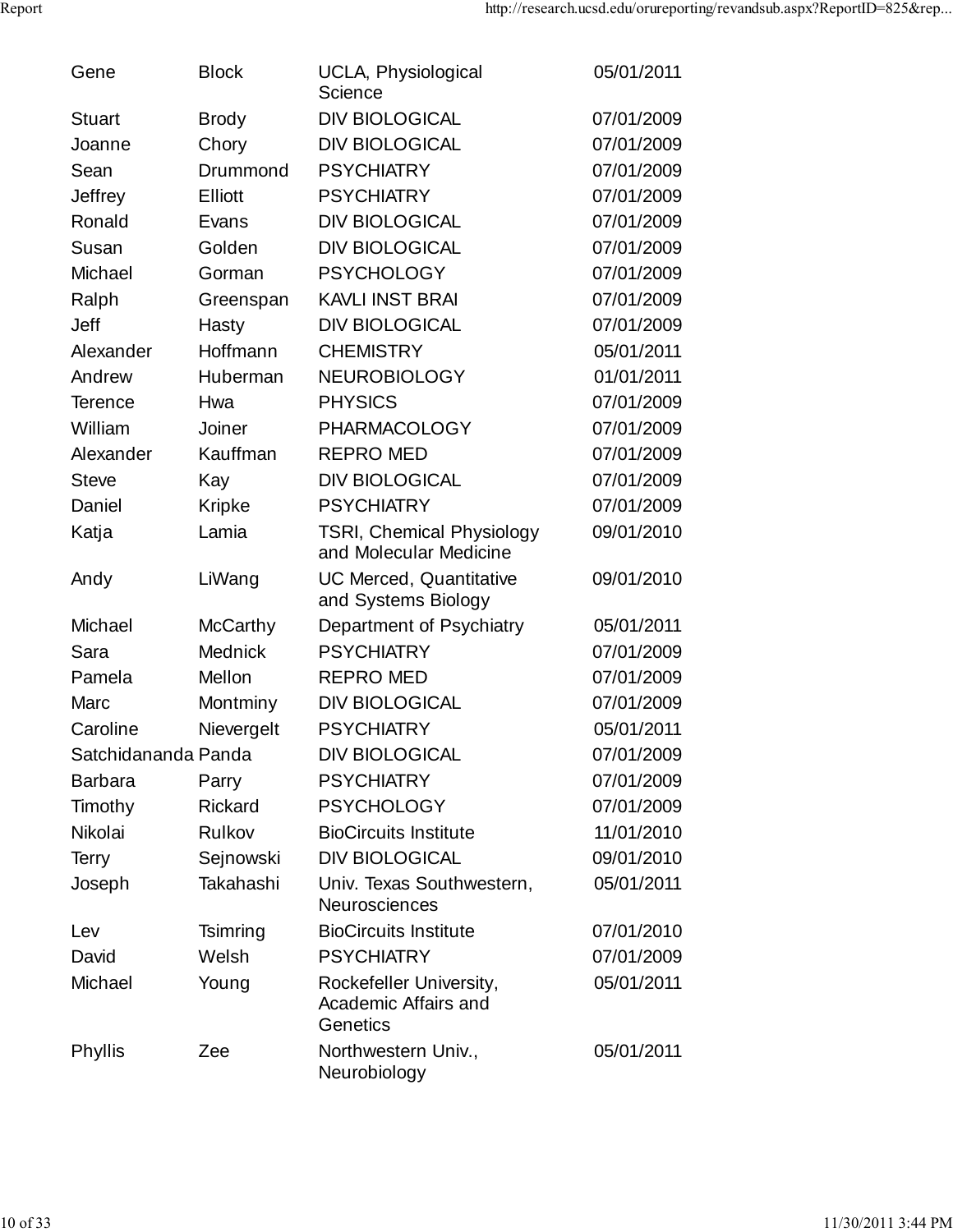# **RESEARCHERS**

|                   |                  | (15)                                                                        |                   |                 |
|-------------------|------------------|-----------------------------------------------------------------------------|-------------------|-----------------|
| <b>First Name</b> | <b>Last Name</b> | <b>Payroll Title</b>                                                        | <b>Appt. Date</b> | <b>End Date</b> |
| Adele             | Abrahamsen       | <b>Project Scientist</b><br>(Non-Business/Engineering)                      | 07/01/2009        |                 |
| Manuel            | Campos           | <b>Assistant Research</b><br><b>Scientist</b><br>(Non-Business/Engineering) | 04/27/2011        |                 |
| Kellie            | Church           | <b>Assistant Project Scientist</b><br>(Non-Business/Engineering)            | 06/30/2011        |                 |
| Takeo             | Katsuki          | <b>Assistant Project Scientist</b><br>(Non-Business/Engineering)            | 07/01/2009        |                 |
| Sheena            | Keding           | <b>Research Scientist</b><br>(Non-Business/Engineering)                     | 07/01/2009        |                 |
| Hiep              | Le               | <b>Assistant Research</b><br><b>Scientist</b><br>(Non-Business/Engineering) | 07/01/2009        |                 |
| Lianqi            | Liu              | <b>Associate Project Scientist</b><br>(Non-Business/Engineering)            | 07/01/2009        |                 |
| Jeanne            | Maglione         | <b>Assistant Specialist</b>                                                 | 07/01/2009        |                 |
| Elizabeth         | <b>McDevitt</b>  | <b>Research Scientist</b><br>(Non-Business/Engineering)                     | 04/27/2011        |                 |
| <b>Charles</b>    | Meliska          | <b>Associate Project Scientist</b><br>(Non-Business/Engineering)            | 07/01/2009        |                 |
| Loki              | Natarajan        | <b>Associate Specialist</b>                                                 | 07/01/2009        |                 |
| Takako            | Noguchi          | <b>Assistant Project Scientist</b><br>(Non-Business/Engineering)            | 07/01/2009        |                 |
| Stephanie         | Papp             | <b>Research Scientist</b><br>(Non-Business/Engineering)                     | 09/01/2010        |                 |
| Jenee             | Wagner           | <b>Research Scientist</b><br>(Non-Business/Engineering)                     | 07/01/2009        |                 |
| Susanna           | Wang             | <b>Assistant Specialist</b>                                                 | 07/01/2009        |                 |

### **POST DOCS**

|                   |                  | (40)                                     |                   |                 |
|-------------------|------------------|------------------------------------------|-------------------|-----------------|
| <b>First Name</b> | <b>Last Name</b> | <b>Payroll Title</b>                     | <b>Appt. Date</b> | <b>End Date</b> |
| Dawn              | <b>Adin</b>      | Postdoctoral Scholar-<br>Employee        | 07/01/2009        | 09/01/2011      |
| Kenyon            | Applebee         | Postdoctoral Scholar-Fellow              | 06/30/2011        |                 |
| <b>Bridget</b>    | Baumgartner      | Postdoctoral Scholar-<br>Employee        | 07/01/2009        |                 |
| Stephen           | <b>Beesley</b>   | <b>Postdoctoral Scholar-</b><br>Employee | 04/12/2011        |                 |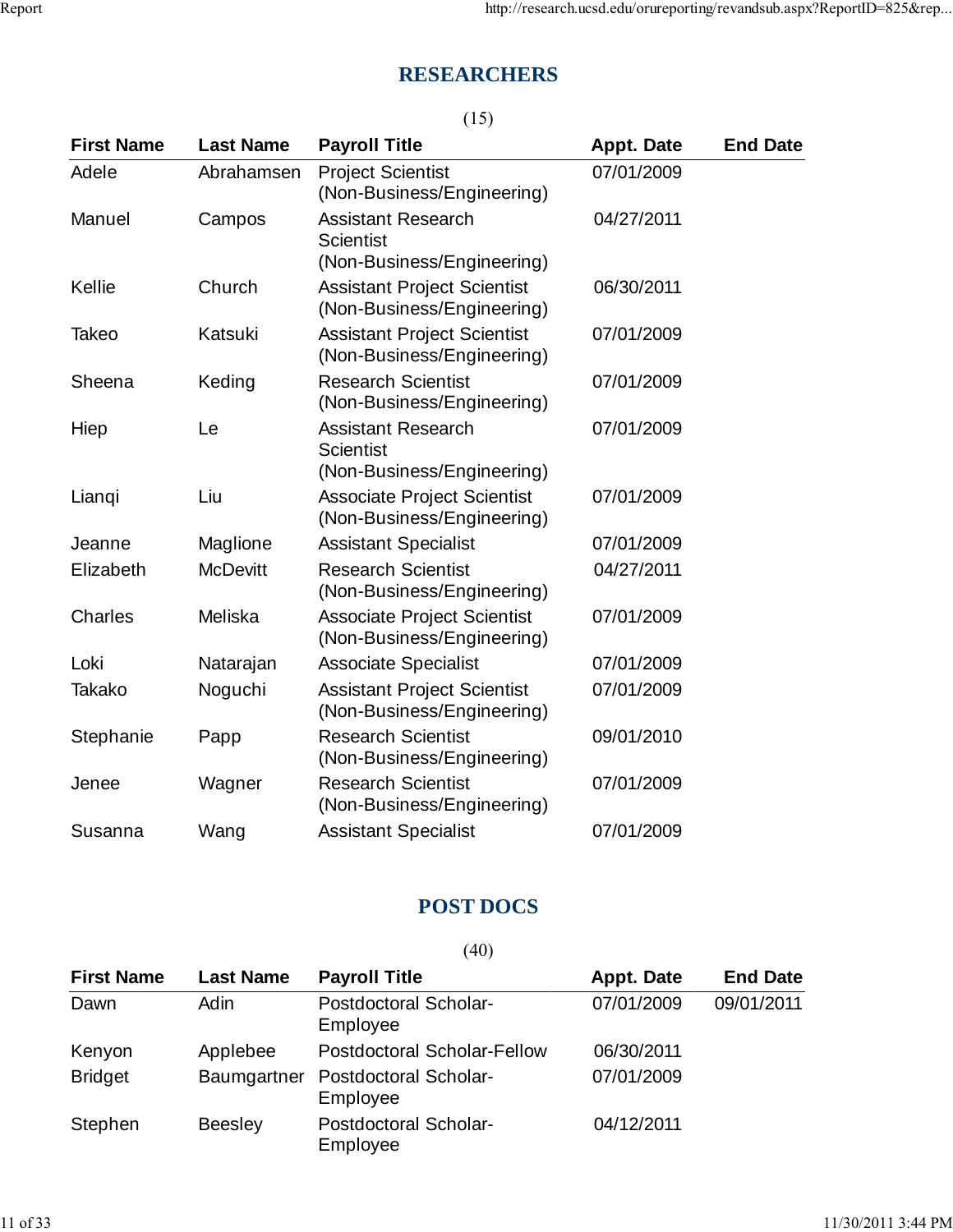| Katia          | <b>Bonaldi</b>                       | Postdoctoral Scholar-<br>Employee |                                    | 07/05/2011 |            |
|----------------|--------------------------------------|-----------------------------------|------------------------------------|------------|------------|
| Juliana        | <b>Bordowitz</b>                     |                                   | <b>Postdoctoral Scholar-Fellow</b> | 07/01/2009 |            |
| Melissa        | <b>Brayman</b>                       | Postdoctoral Scholar-<br>Employee |                                    | 06/30/2011 |            |
| John           | <b>Buchner</b>                       | Postdoctoral Scholar-<br>Employee |                                    | 07/01/2009 | 09/01/2011 |
| Marcela        | Carvallo-Pinto Postdoctoral Scholar- | Employee                          |                                    | 07/01/2009 |            |
| <b>Brenda</b>  | Chow                                 | Postdoctoral Scholar-<br>Employee |                                    | 04/27/2011 |            |
| Susan          | Cohen                                |                                   | <b>Postdoctoral Scholar-Fellow</b> | 07/01/2009 |            |
| <b>Barrett</b> | <b>Deris</b>                         | Postdoctoral Scholar-<br>Employee |                                    | 07/01/2009 |            |
| Luciano        | <b>DiTacchio</b>                     | Postdoctoral Scholar-<br>Employee |                                    | 07/01/2009 |            |
| Colleen        | <b>Doherty</b>                       | Postdoctoral Scholar-<br>Employee |                                    | 07/01/2009 |            |
| Erin           | Dunn                                 | Postdoctoral Scholar-<br>Employee |                                    | 06/29/2011 |            |
| Joshua         | Gendron                              | Postdoctoral Scholar-<br>Employee |                                    | 07/01/2009 |            |
| Christine      | Glidewell-<br>Kenney                 | Postdoctoral Scholar-<br>Employee |                                    | 06/30/2011 |            |
| Megumi         | Hatori                               | Postdoctoral Scholar-<br>Employee |                                    | 07/01/2009 |            |
| Anne           | Helfer                               | Postdoctoral Scholar-<br>Employee |                                    | 07/01/2009 |            |
| Tsuyoshi       | Hirota                               | Postdoctoral Scholar-<br>Employee |                                    | 07/01/2009 |            |
| Hanne          | Hoffmann                             | Postdoctoral Scholar-<br>Employee |                                    | 06/30/2011 |            |
| Sabine         | Jordan                               | Postdoctoral Scholar-<br>Employee |                                    | 06/29/2011 |            |
| Minsu          | <b>Kim</b>                           | Postdoctoral Scholar-<br>Employee |                                    | 07/01/2009 |            |
| Yong Ick       | <b>Kim</b>                           |                                   | <b>Postdoctoral Scholar-Fellow</b> | 07/01/2009 |            |
| Elsebeth       | Kolmos                               | Postdoctoral Scholar-<br>Employee |                                    | 07/01/2009 |            |
| William        | Mather                               | Postdoctoral Scholar-<br>Employee |                                    | 07/01/2009 |            |
| Faruck         | <b>Morcos</b>                        | Postdoctoral Scholar-<br>Employee |                                    | 07/01/2010 |            |
| Ludovic        | Mure                                 | Postdoctoral Scholar-<br>Employee |                                    | 03/29/2011 |            |
| Dawn           | Nagel                                | Postdoctoral Scholar-<br>Employee |                                    | 07/01/2009 |            |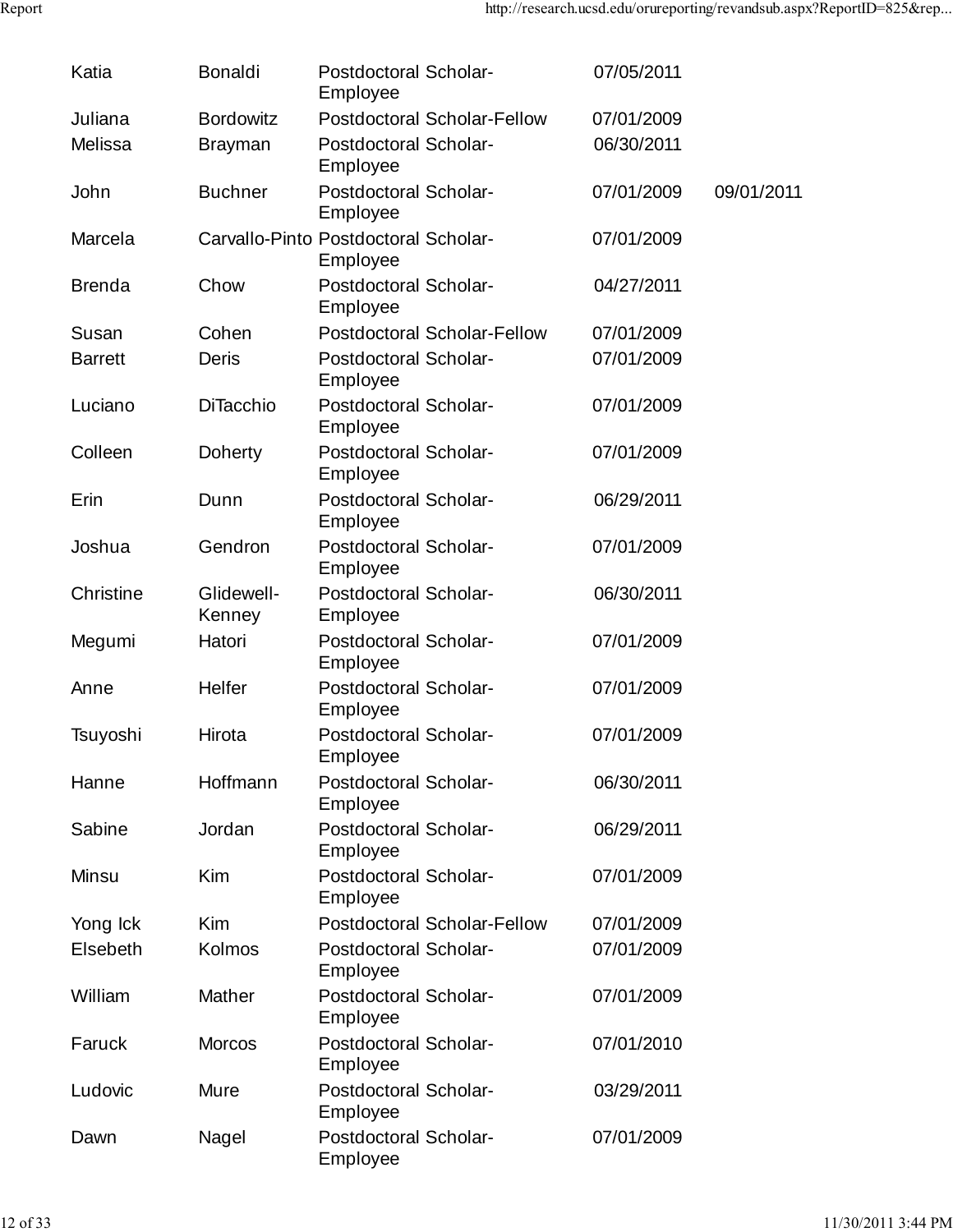| Dmitri A | <b>Nusinow</b>                      | Postdoctoral Scholar-<br>Employee |                                    | 07/01/2009 |
|----------|-------------------------------------|-----------------------------------|------------------------------------|------------|
| Henry    | Orff                                |                                   | <b>Postdoctoral Scholar-Fellow</b> | 07/01/2009 |
| Mariko   | Sawa                                | Postdoctoral Scholar-<br>Employee |                                    | 07/01/2009 |
| Glen     | Seidner                             | Postdoctoral Scholar-<br>Employee |                                    | 02/09/2011 |
| Sheila   | Semaan                              | Postdoctoral Scholar-<br>Employee |                                    | 07/01/2009 |
| Ryan     | Shultzaberger Postdoctoral Scholar- | Employee                          |                                    | 07/01/2009 |
| Ryan     | Simkovsky                           | Postdoctoral Scholar-<br>Employee |                                    | 04/26/2011 |
| Tim      | Sonntag                             | Postdoctoral Scholar-<br>Employee |                                    | 07/05/2011 |
| Meilin   | Wu                                  | Postdoctoral Scholar-<br>Employee |                                    | 07/01/2009 |
| Huimin   | Xie                                 | Postdoctoral Scholar-<br>Employee |                                    | 06/30/2011 |
| Amir     | Zarrinpar                           | Postdoctoral Scholar-<br>Employee |                                    | 04/27/2011 |
|          |                                     |                                   |                                    |            |

### **STAFF**

### (17)

| <b>First Name</b> | <b>Last Name</b>  | <b>Payroll Title</b>                     | <b>Start Date</b> | <b>End Date</b> |
|-------------------|-------------------|------------------------------------------|-------------------|-----------------|
| Anna              | <b>Bree</b>       | Staff Research Assoc II                  | 07/01/2009        | 09/01/2011      |
| Sangeeta          | Dhamija           | Staff Research Assoc II                  | 07/01/2009        |                 |
| Elizabeth         | Hamilton          | Staff Research Assoc II                  | 07/01/2009        |                 |
| Stacey            | Huynh             | Assistant III                            | 04/26/2011        |                 |
| Joshua            | <b>Kim</b>        | Staff Research Assoc II                  | 06/30/2011        |                 |
| Jonathan          | Lam               | Assistant III                            | 04/26/2011        |                 |
| Sunamita          | Leming            | Staff Research Assoc II                  | 06/30/2011        |                 |
| Ana M.            | Lopez             | Staff Research Assoc II                  | 07/01/2009        |                 |
| Patricia          | Magallanez        | Admin. Specialist                        | 01/20/2010        | 99/99/9999      |
| Luis Fernando     | Martinez          | <b>Staff Research Assoc II</b>           | 07/01/2009        |                 |
| Jason             | <b>Meadows</b>    | Staff Research Assoc II                  | 06/30/2011        |                 |
| <b>Natalia</b>    | Navarro<br>Moreno | Staff Research Assoc II                  | 07/05/2011        |                 |
| Terry             | <b>Peters</b>     | <b>Management Services</b><br>Officer II | 09/02/2009        | 99/99/9999      |
| Lily              | Quiroz            | Staff Research Assoc I                   | 07/01/2009        |                 |
| Diane             | Sorenson          | Staff Research Assoc I                   | 07/01/2009        |                 |
| <b>Blake</b>      | Trial             | Staff Research Assoc I                   | 07/01/2009        |                 |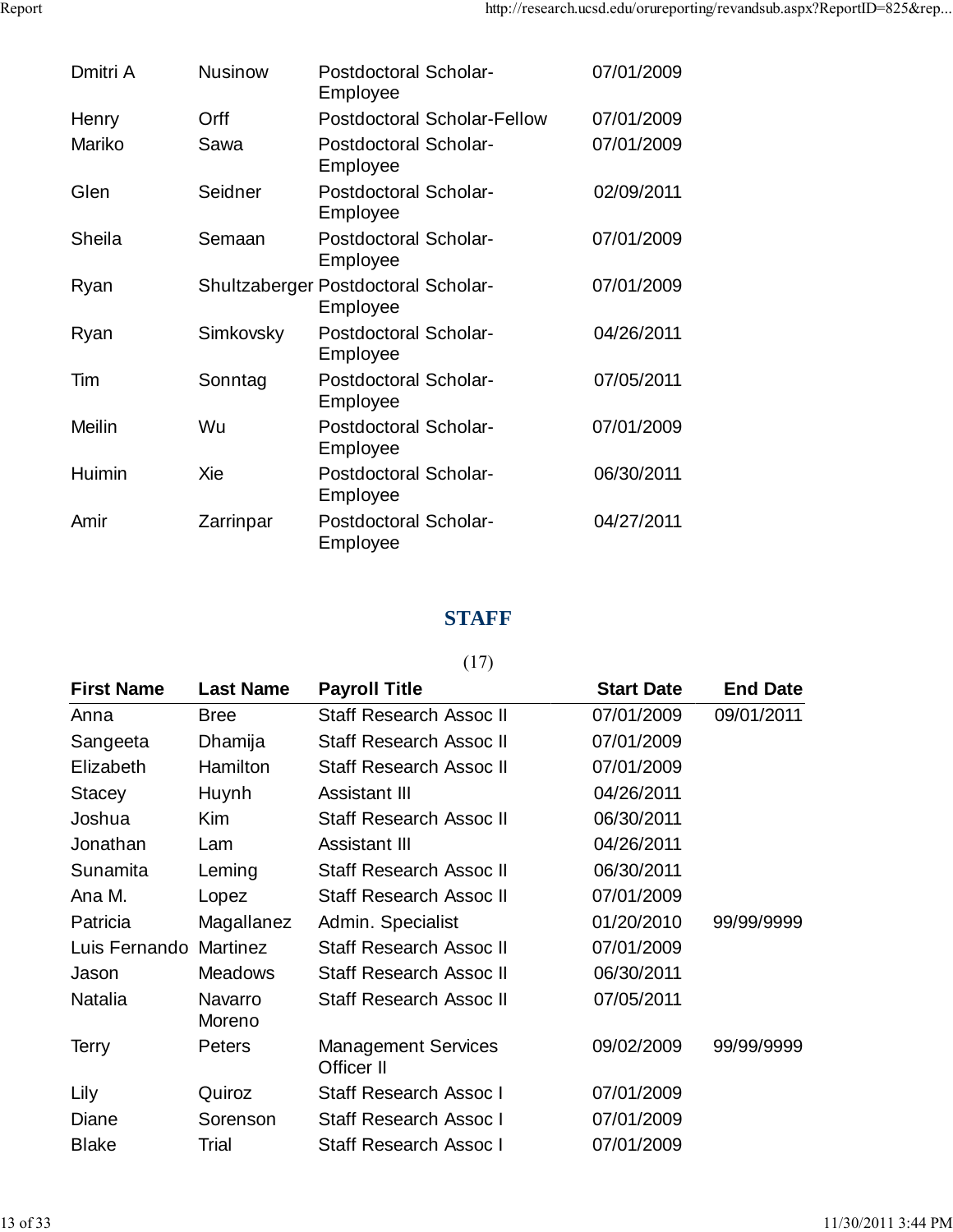|  | Connie | Wang | Staff Research Assoc II | 07/01/2009 |  |
|--|--------|------|-------------------------|------------|--|
|--|--------|------|-------------------------|------------|--|

## **STUDENTS**

|--|--|--|

| <b>First Name</b> | <b>Last Name</b> | <b>Home Department</b>         | <b>Status</b>                           | <b>Begin Date End Date</b> |  |
|-------------------|------------------|--------------------------------|-----------------------------------------|----------------------------|--|
| Ann               | Atwood           | <b>Div Biological Sciences</b> | Graduate<br><b>Student</b><br>Volunteer | 07/01/2009                 |  |
| Daniel            | <b>Burnston</b>  | Philosophy                     | Graduate<br><b>Student</b><br>Volunteer | 07/29/2011                 |  |
| Jason             | Chen             | <b>Div Biological Sciences</b> | Undergraduate                           | 06/29/2011                 |  |
| Daniel            | Clark            | <b>Reproductive Medicine</b>   | Graduate<br><b>Student</b><br>Volunteer | 07/01/2009                 |  |
| <b>Natalie</b>    | Cookson          | <b>BioCircuits Institute</b>   | Graduate<br><b>Student</b><br>Volunteer | 07/01/2009                 |  |
| Anthony           | Daulo            | <b>Div Biological Sciences</b> | Undergraduate                           | 07/01/2009                 |  |
| Keval             | Desai            | <b>Div Biological Sciences</b> | Undergraduate                           | 04/26/2011                 |  |
| Spencer           | Diamond          | <b>Div Biological Sciences</b> | Graduate<br><b>Student</b><br>Volunteer | 04/26/2011                 |  |
| Malcom            | Fernandes        | Psychiatry                     | Undergraduate                           | 06/29/2011                 |  |
| Mike              | Ferry            | <b>BioCircuits Institute</b>   | Graduate<br><b>Student</b><br>Volunteer | 07/01/2009                 |  |
| Shubhroz          | Gill             | Salk Institute                 | Graduate<br><b>Student</b><br>Volunteer | 07/01/2009                 |  |
| Paula             | <b>Gitis</b>     | Psychiatry                     | Undergraduate                           | 01/27/2011                 |  |
| Gena              | Glickman         | Psychology                     | Graduate<br><b>Student</b><br>Volunteer | 07/01/2009                 |  |
| Elizabeth         | Harrison         | Psychology                     | Graduate<br><b>Student</b><br>Volunteer | 07/01/2009                 |  |
| Michelle          | Hoang            | <b>Div Biological Sciences</b> | Undergraduate                           | 04/26/2011                 |  |
| Polly             | Huang            | <b>Reproductive Medicine</b>   | Graduate<br><b>Student</b><br>Volunteer | 06/30/2011                 |  |
| Darae             | Jun              | <b>Div Biological Sciences</b> | Undergraduate                           | 04/26/2011                 |  |
| Shannon           | Kang             | <b>Div Biological Sciences</b> | Undergraduate                           | 06/29/2011                 |  |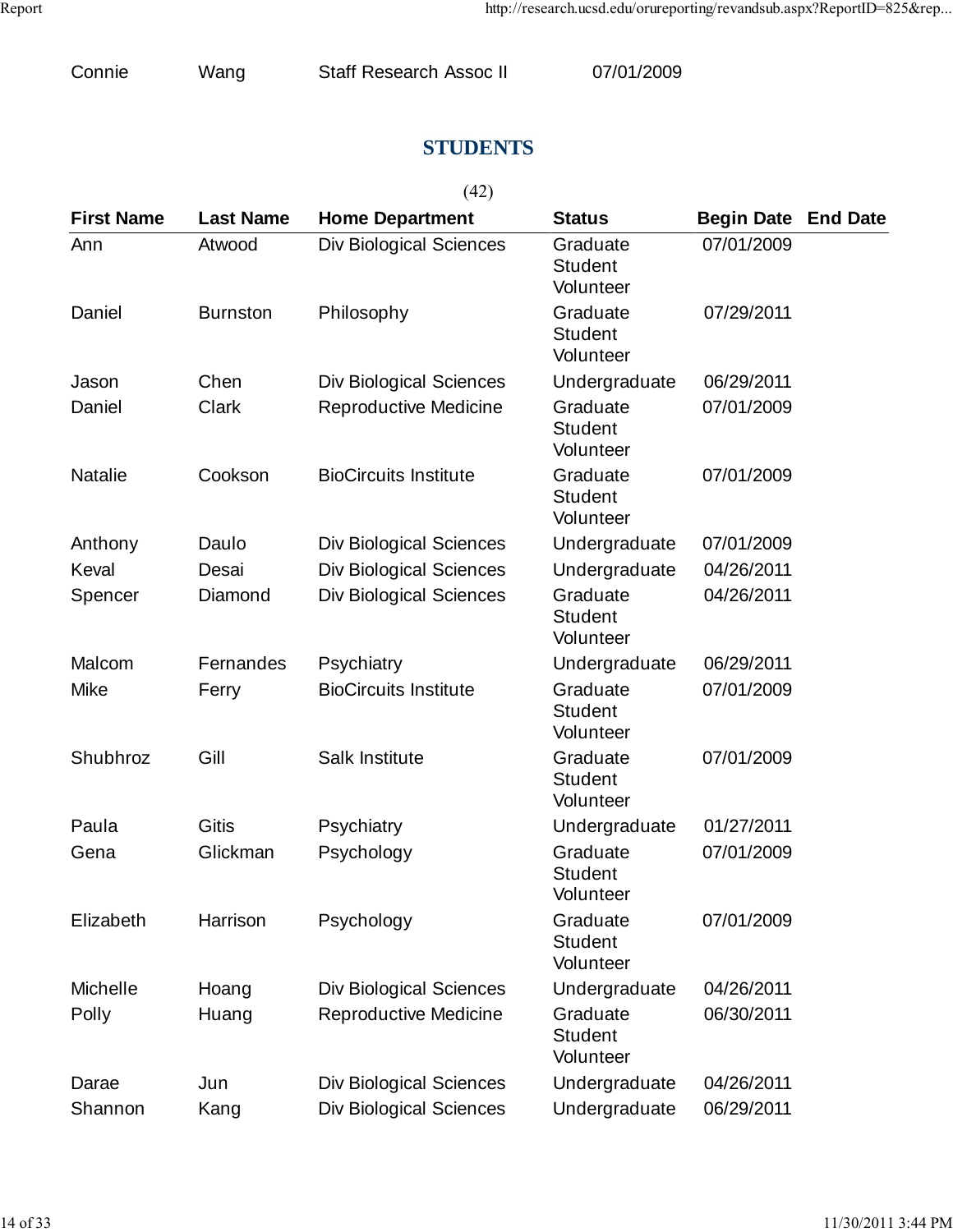| Azim          | Khan            | Psychology & Reproductive Graduate<br>Medicine | <b>Student</b><br>Volunteer             | 07/01/2009 |
|---------------|-----------------|------------------------------------------------|-----------------------------------------|------------|
| David         | Kochman         | Pharmacology                                   | Graduate<br><b>Student</b><br>Volunteer | 06/29/2011 |
| <b>Martin</b> | Kolnik          | Bioengineering                                 | Graduate<br><b>Student</b><br>Volunteer | 07/01/2009 |
| Stephen       | Leung           | <b>Div Biological Sciences</b>                 | Undergraduate                           | 04/26/2011 |
| Joyce         | Luke            | Bioengineering                                 | Graduate<br><b>Student</b><br>Volunteer | 07/01/2009 |
| <b>Ben</b>    | McKenna         | Psychiatry                                     | Graduate<br><b>Student</b><br>Volunteer | 07/01/2009 |
| Octavio       | Mondragon       | <b>Bioengineering</b>                          | Graduate<br><b>Student</b><br>Volunteer | 07/01/2009 |
| Ariel         | Neikrug         | Psychiatry                                     | Graduate<br><b>Student</b><br>Volunteer | 07/01/2009 |
| Jeff          | Nelson          | <b>Div Biological Sciences</b>                 | Graduate<br><b>Student</b><br>Volunteer | 07/01/2009 |
| Matthew       | Poling          | <b>Reproductive Medicine</b>                   | Graduate<br><b>Student</b><br>Volunteer | 07/01/2009 |
| Pagkapol      |                 | Pongsawakul Div Biological Sciences            | Graduate<br><b>Student</b><br>Volunteer | 07/01/2009 |
| Arthur        | Prindle         | Bioengineering                                 | Graduate<br><b>Student</b><br>Volunteer | 07/01/2009 |
| Evan          | Raiewski        | Psychology                                     | Graduate<br><b>Student</b><br>Volunteer | 07/01/2009 |
| Ivan          | Razinkov        | Bioengineering                                 | Graduate<br><b>Student</b><br>Volunteer | 07/01/2009 |
| Jim           | Robinson        | Pharmacology                                   | Graduate<br><b>Student</b><br>Volunteer | 06/29/2011 |
| Jangir        | Selimkhanov     | Bioengineering                                 | Undergraduate                           | 07/01/2009 |
| Benjamin      | <b>Sheredos</b> | Philosophy                                     | Graduate<br><b>Student</b><br>Volunteer | 07/01/2009 |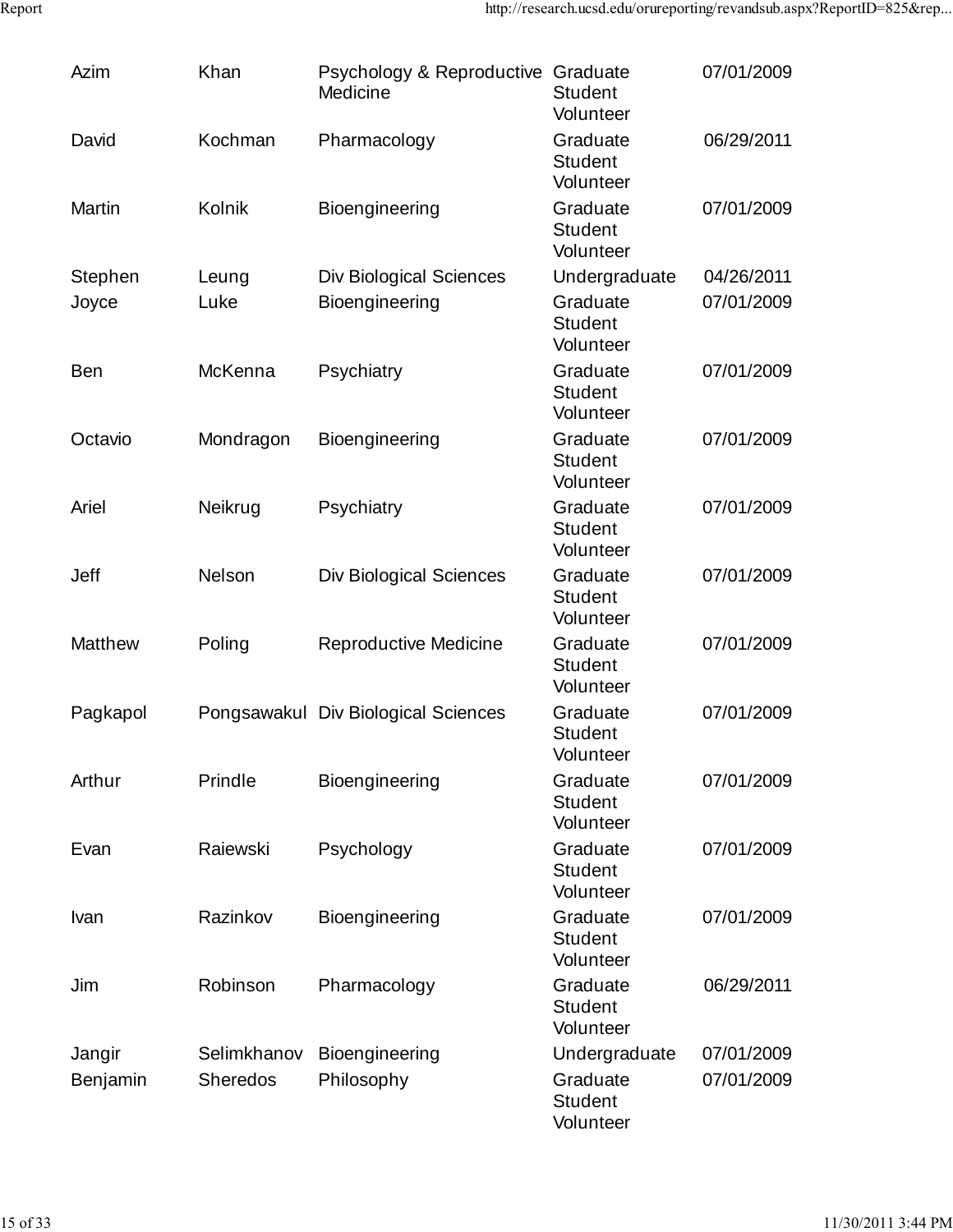| Susan         | Sinning | Psychology                     | Graduate<br><b>Student</b><br>Volunteer | 07/01/2009 |
|---------------|---------|--------------------------------|-----------------------------------------|------------|
| Karen         | Tang    | <b>Div Biological Sciences</b> | Undergraduate                           | 06/29/2011 |
| <b>Brooks</b> | Taylor  | <b>Bioengineering</b>          | Graduate<br><b>Student</b><br>Volunteer | 07/01/2009 |
| Andrewston    | Ting    | <b>Div Biological Sciences</b> | Undergraduate                           | 06/29/2011 |
| Minh          | Tong    | Kavli Inst for Brain & Mind    | Undergraduate                           | 07/01/2009 |
| Emily         | Witham  | Reproductive Medicine          | Graduate<br><b>Student</b><br>Volunteer | 06/30/2011 |
| Simone        | Yassear | Div Biological Sciences        | Undergraduate                           | 06/29/2011 |

## **VISITORS**

|                   | (3)              |                                            |                   |                 |  |
|-------------------|------------------|--------------------------------------------|-------------------|-----------------|--|
| <b>First Name</b> | <b>Last Name</b> | <b>Home Institution</b>                    | <b>Begin Date</b> | <b>End Date</b> |  |
| Yohko             | Kitayama         | Nagoya University, Japan                   | 10/01/2010        | 11/30/2010      |  |
| Michael           | Rae              | University of Houston                      | 01/01/2011        | 06/01/2011      |  |
| <b>Suzette</b>    | Ruiz             | Volunteer with Dept of<br>Psychiatry, UCSD | 06/29/2011        |                 |  |

## **ORGANIZATION CHART**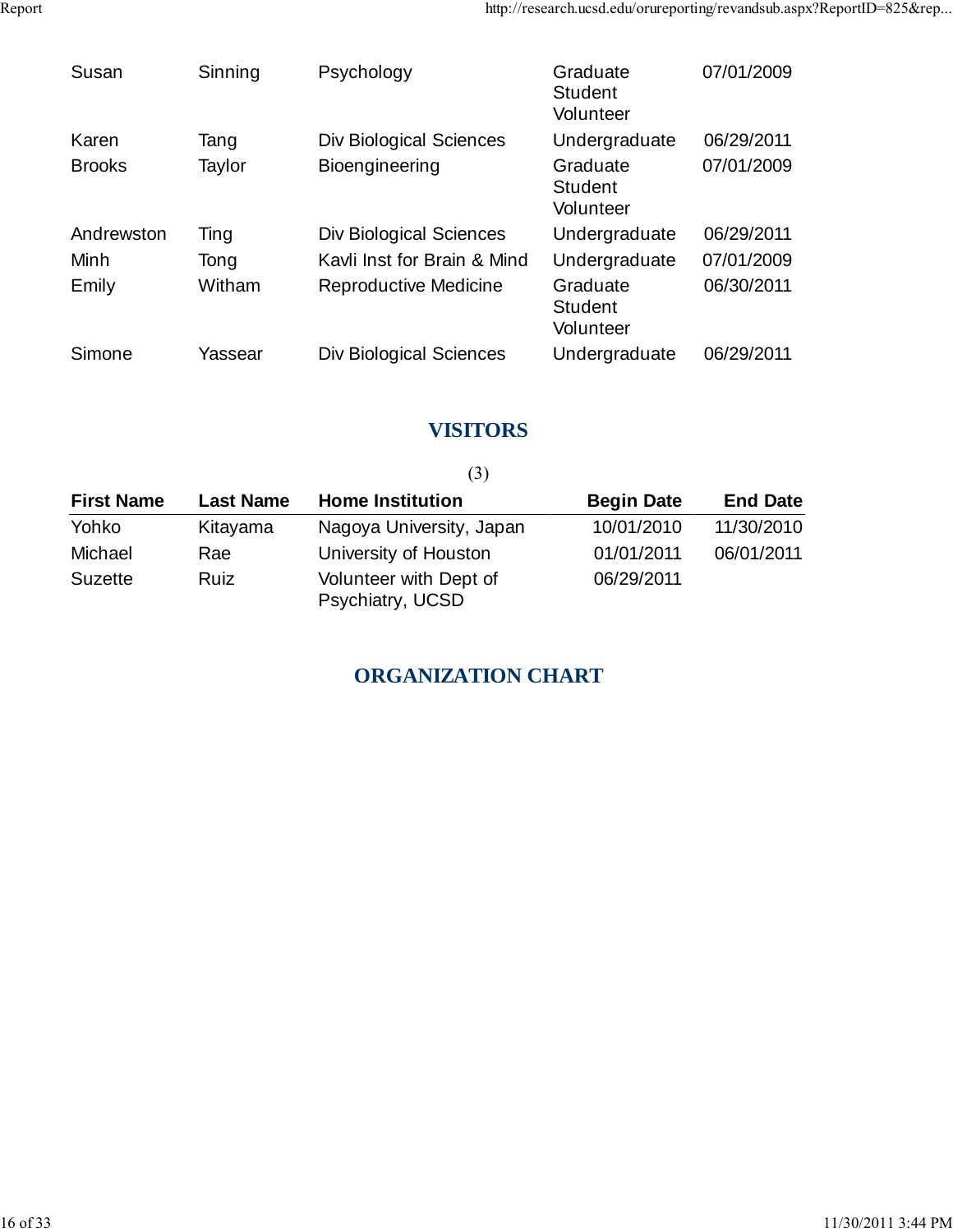# **UC San Diego Center for Chronobiology Organization Chart**



### **PPS Head Count**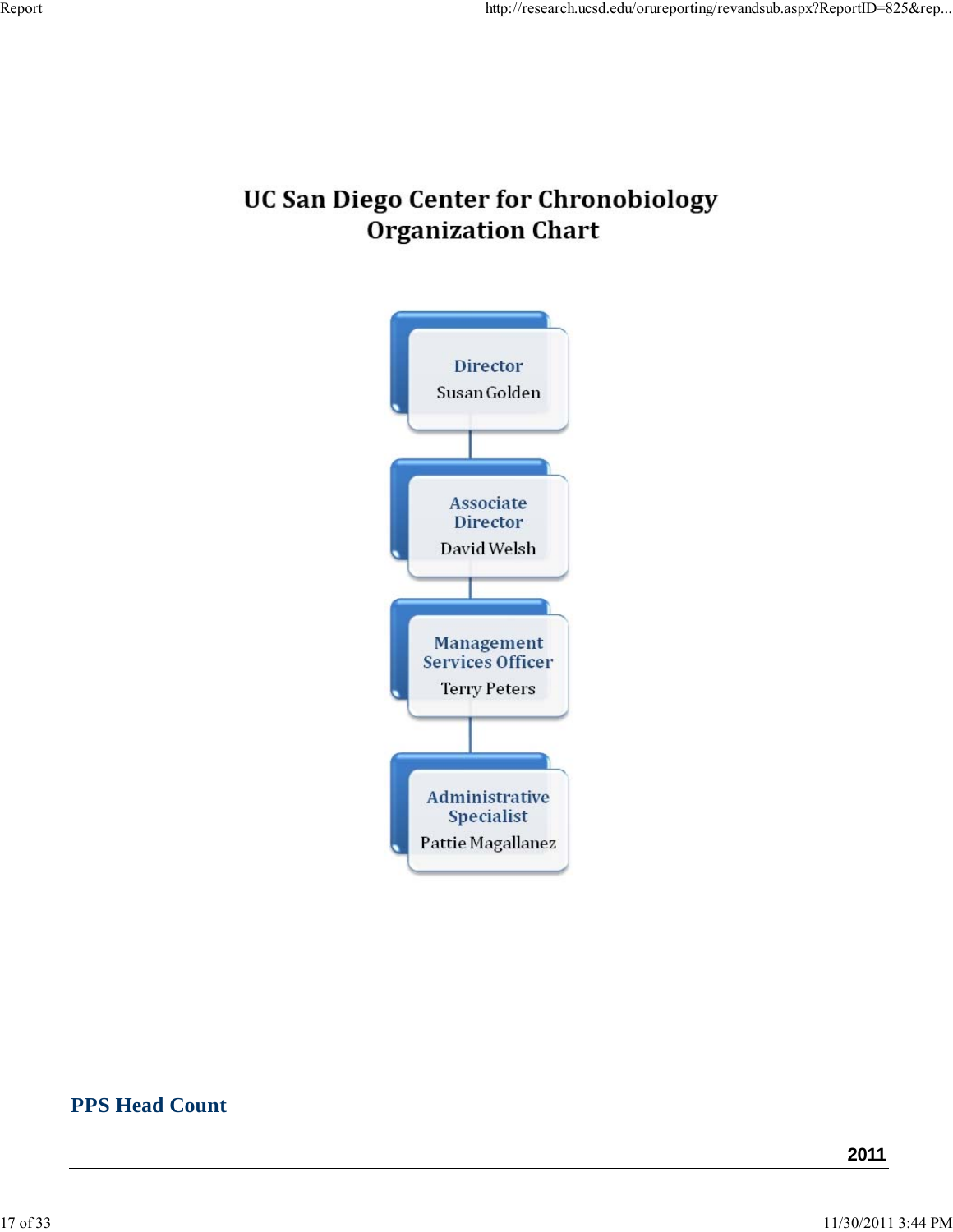| <b>Career Staff</b>             | 2              |
|---------------------------------|----------------|
| <b>Graduate Students</b>        | $\overline{2}$ |
| Other - In Residence            | $\mathbf 0$    |
| <b>Other Academics</b>          | 0              |
| Postdoc Fellow/Postdoc Grad Res | 5              |
| <b>Regular Faculty</b>          | $\mathbf 0$    |
| <b>Researchers</b>              | $\mathbf 0$    |
| TA/Reader/Tutor                 | $\mathbf 0$    |
| <b>Temp Faculty</b>             | $\overline{0}$ |
| <b>Temporary Staff</b>          |                |
| <b>Total</b>                    | 10             |

# **FACILITIES**

|                                    | 2011   |
|------------------------------------|--------|
| Academic Office                    | 755    |
| <b>Administrative Office</b>       | 281    |
| Conference Room                    | 270    |
| Research Lab / Studio Service      | 454    |
| Research Laboratory / Studio       | 7,657  |
| <b>Research Office</b>             | 2,170  |
| <b>Research Office Service</b>     | 195    |
| <b>Study Room</b>                  | 786    |
| <b>Totals</b> (assignable sq. ft.) | 12,568 |

# **INCOME**

# **Balance Forward**

|                                | 2011   | <b>Total</b> |
|--------------------------------|--------|--------------|
| 418833                         | 16,514 | 16,514       |
| -Oru-Center For Chronogbiology |        |              |
| <b>Total</b>                   | 16,514 | \$16,514     |

# **Permanent Budget**

|                                | 2011   | <b>Total</b> |
|--------------------------------|--------|--------------|
| 418833                         | 85,000 | 85,000       |
| -Oru-Center For Chronogbiology |        |              |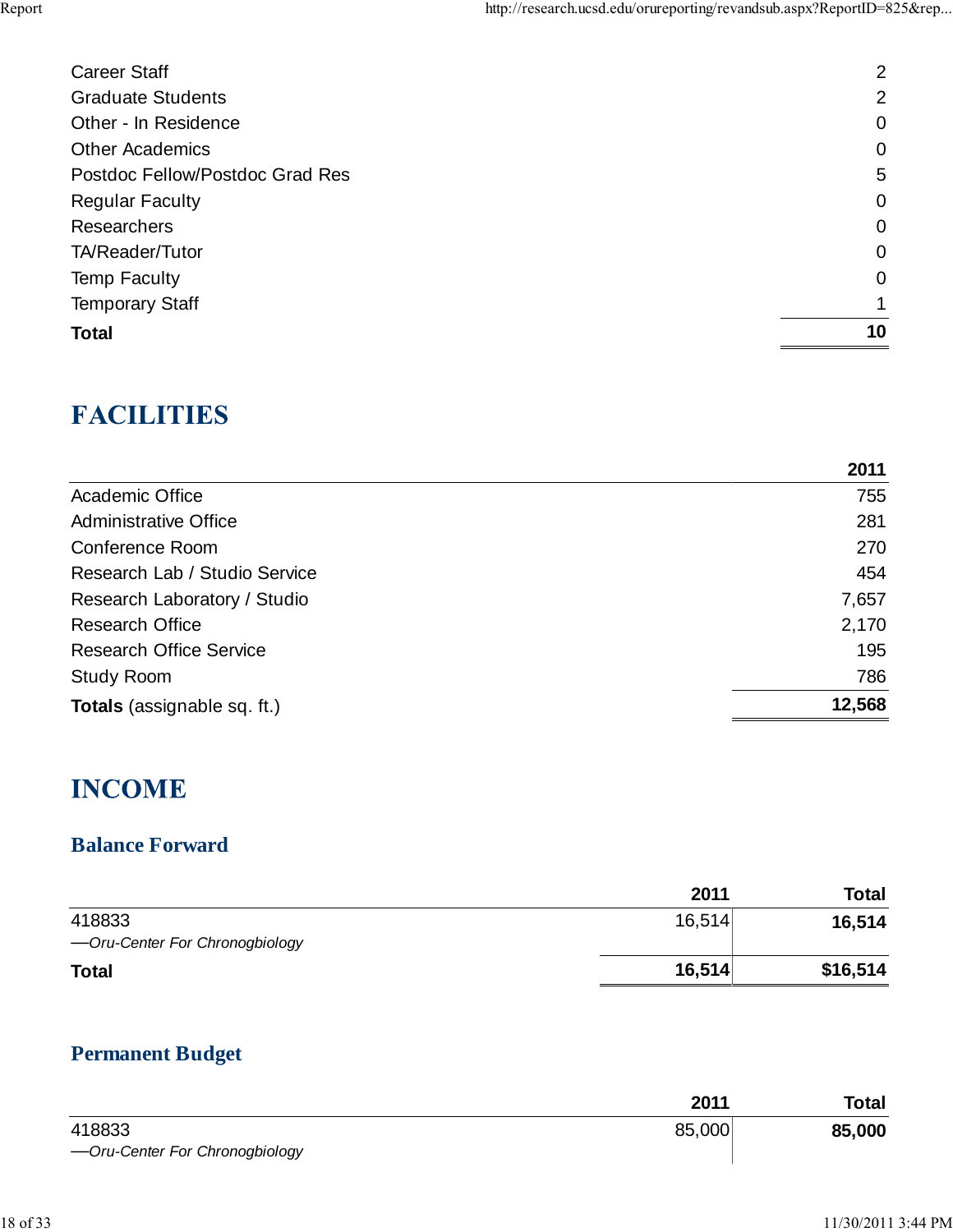| <b>Total</b> | 85,000 | \$85,000 |
|--------------|--------|----------|
|              |        |          |

## **Transfers**

|              | 2011   | <b>Total</b> |
|--------------|--------|--------------|
| 418833       | 53,000 | 53,000       |
| <b>Total</b> | 53,000 | \$53,000     |

### **Contract and Grant Allocations - Unit Code: 432**

### **Sponsor Category Totals - Unit Code: 432**

|                         | <b>Transactions</b> | <b>Direct</b> | <b>Indirect</b> | <b>Total</b> |
|-------------------------|---------------------|---------------|-----------------|--------------|
| Federal                 | 3                   | 200,000       | 109,000         | 309,000      |
| Interest Group          | 0                   |               |                 | 0            |
| <b>UC Campus</b>        | 0                   |               |                 | 0            |
| <b>Higher Education</b> | 0                   |               |                 | 0            |
| Foundation              | 0                   |               |                 | 0            |
| <b>Other Government</b> | 0                   |               |                 | 0            |
| <b>Business</b>         | 0                   | 0             |                 | 0            |
| <b>Other Charitable</b> | 0                   |               |                 | 0            |
| <b>State</b>            | 0                   |               |                 | 0            |
| <b>DOE Labs</b>         | 0                   |               |                 | 0            |
| <b>Totals</b>           | 3                   | 200,000       | 109,000         | \$309,000    |

### **User Reported Income**

|                       | 418833  | Total     |
|-----------------------|---------|-----------|
| DOE grant-fund 28475A | 154,500 | 154,500   |
| Fellowships           | 75,000  | 75,000    |
| Gifts                 | 52,810  | 52,810    |
| Service Agreements    | 0       | 0         |
| <b>Totals</b>         | 282,310 | \$282,310 |

# **EXPENSE**

### **Expense Summary**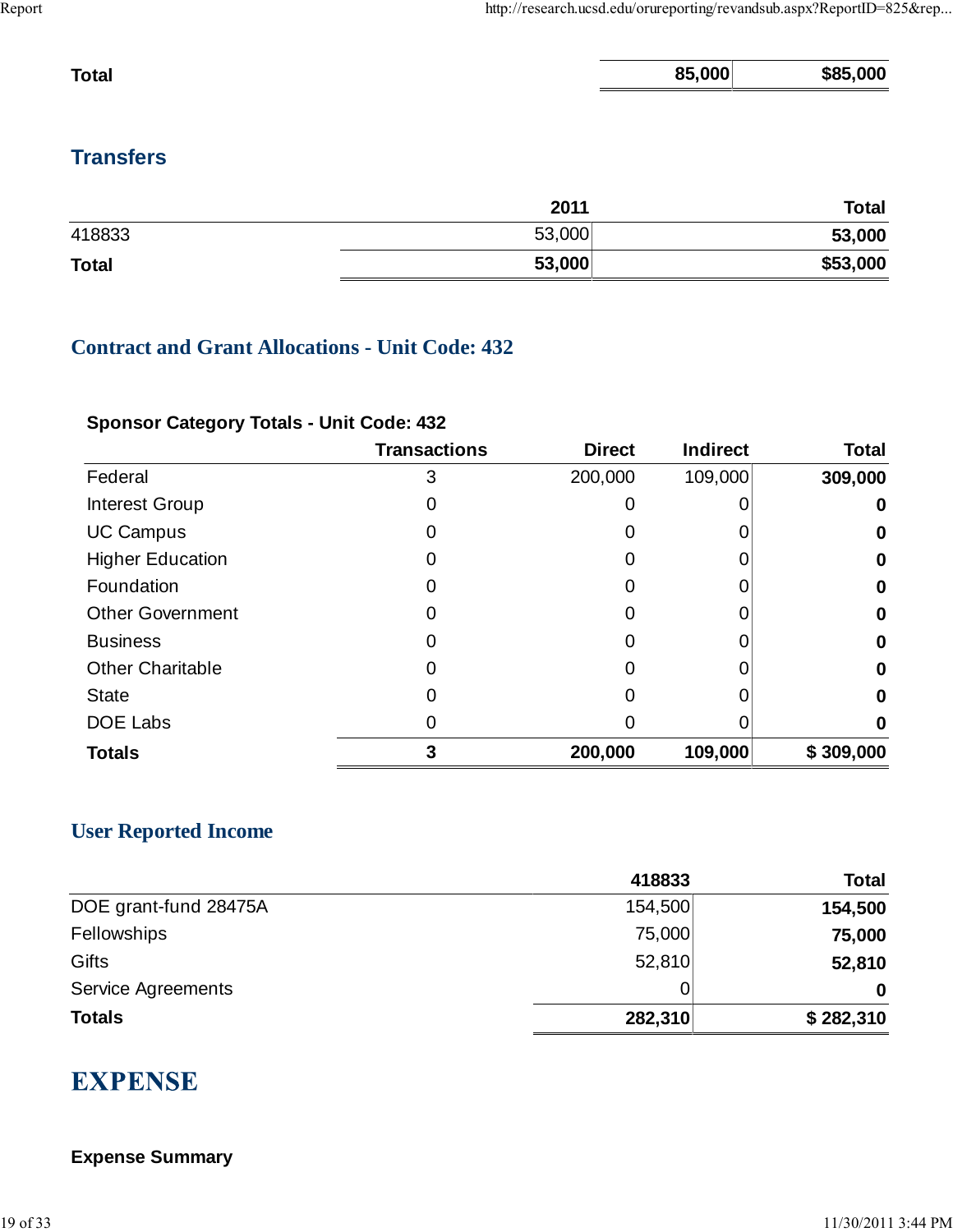|                           | 418833  | <b>Total</b> |
|---------------------------|---------|--------------|
| <b>Academic Salaries</b>  | 68,608  | 68,608       |
| <b>Benefits</b>           | 61,894  | 61,894       |
| Equipment                 | 34,256  | 34,256       |
| <b>General Assistance</b> | 6,525   | 6,525        |
| <b>Indirect Costs</b>     | 63,707  | 63,707       |
| Recharge Income           |         | $\bf{0}$     |
| <b>Staff Salaries</b>     | 88,196  | 88,196       |
| <b>Supplies</b>           | 65,084  | 65,084       |
| Transfers In              | 2,359   | 2,359        |
| <b>Travel</b>             | 30,239  | 30,239       |
| <b>Totals</b>             | 420,868 | \$420,868    |

# **Expense By Program**

|                       | 2011    | Total     |
|-----------------------|---------|-----------|
| Core Account Research | 420,868 | 420,868   |
| <b>Totals</b>         | 420,868 | \$420,868 |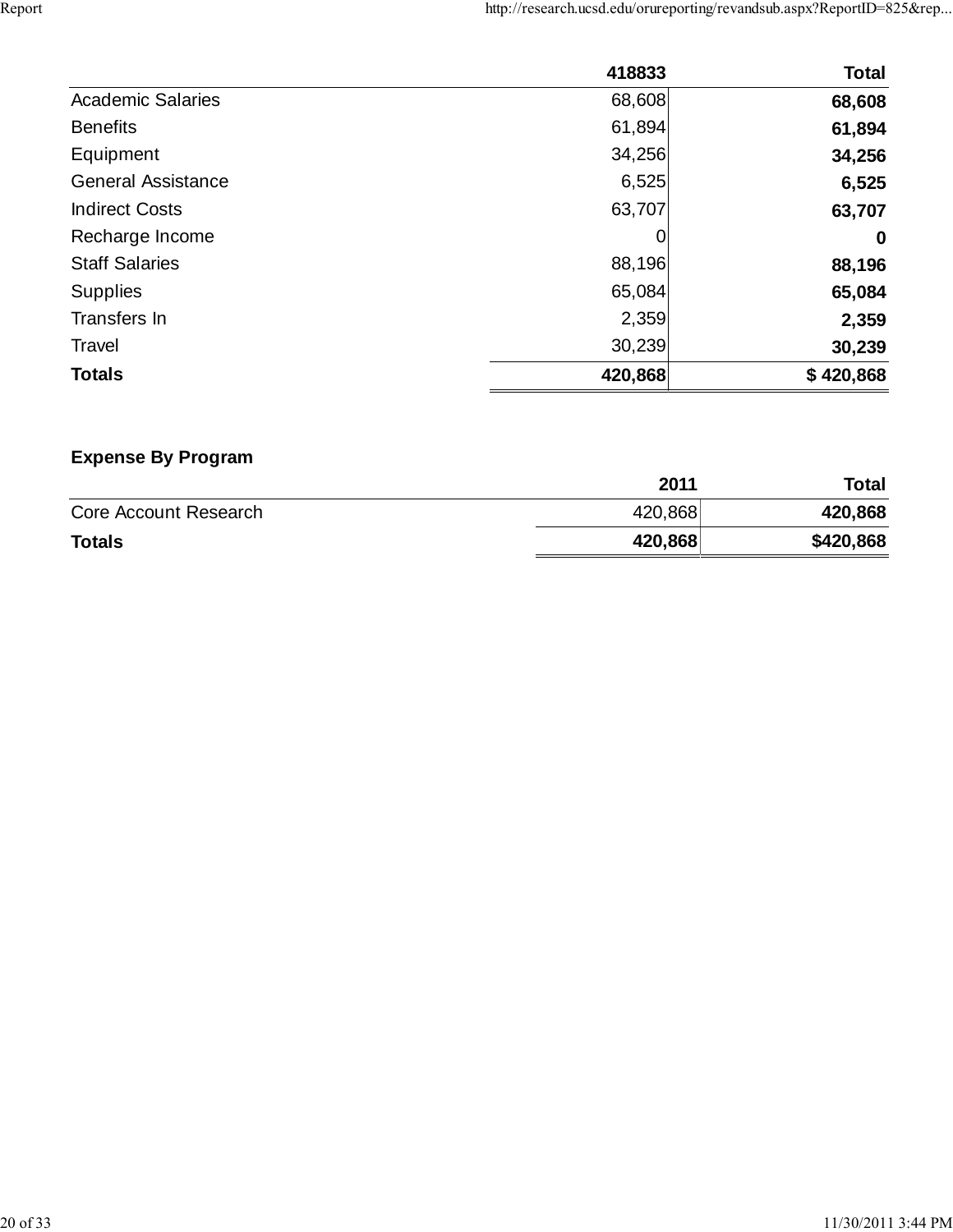# **EVENTS**

| <b>SEMINARS</b> (15)                                                                                                                              |             |                         |               |  |  |  |
|---------------------------------------------------------------------------------------------------------------------------------------------------|-------------|-------------------------|---------------|--|--|--|
| <b>Title</b>                                                                                                                                      | <b>Date</b> | <b>Presenter</b>        | Location      |  |  |  |
| Disruption of the clock components 2010-10-07<br>CLOCK and BMAL1 leads to<br>hypoinsulinaemia and diabetes                                        |             | Katja Lamia             | AP&M<br>2840  |  |  |  |
| Widespread Changes in Synaptic<br>Markers as a Function of Sleep and<br>Wakefulness in Drosophila                                                 | 2010-10-21  | <b>Bill Joiner</b>      | AP&M,<br>2840 |  |  |  |
| Enhanced phase and period control 2010-11-04<br>of mammalian circadian rhythms<br>with manipulations of rhythm<br>waveform                        |             | Jeff Elliott            | AP&M,<br>2840 |  |  |  |
| Dual KaiC-based oscillations<br>constitute the circadian system of<br>cyanobacteria                                                               | 2010-11-18  | Yohko Kitayama          | AP&M<br>2840  |  |  |  |
| 1. Reproductive biology of female<br>Bmal1 null mice. 2. Impaired<br>Steroidogenesis and Implantation<br>Failure in Bmal1-/- Mice.                | 2010-12-02  | Dan Clark               | AP&M<br>2840  |  |  |  |
| Oscillations in supercoiling drive<br>circadian gene expression in<br>cyanobacteria                                                               | 2010-12-16  | John Buchner            | AP&M<br>2840  |  |  |  |
| Perinatal photoperiod imprints the<br>circadian clock                                                                                             | 2011-01-06  | Michael Gorman          | AP&M<br>2840  |  |  |  |
| Three major output pathways from<br>the KaiABC-based oscillator<br>cooperate to generate robust<br>circadian kaiBC expression in<br>cyanobacteria | 2011-01-20  | Ralph Greenspan         | AP&M<br>2840  |  |  |  |
| Noninvasive method for assessing<br>the human circadian clock using<br>hair follicle cells                                                        | 2011-02-03  | <b>Yhew Pongsawakul</b> | AP&M,<br>2840 |  |  |  |
| Temperature as a universal resetting 2011-03-03<br>cue for mammalian circadian<br>oscillators                                                     |             | Takako Noguchi          | AP&M<br>2840  |  |  |  |
| Photoadaptation in Neurospora by<br>Competitive Interaction of<br>Activating and Inhibitory LOV<br>Domains                                        | 2011-03-17  | Dmitri A. Nusinow       | AP&M<br>2840  |  |  |  |
| Delay in Feedback Repression by<br>Cryptochrome 1 Is Required for<br><b>Circadian Clock Function</b>                                              | 2011-04-07  | Luciano DiTacchio       | AP&M,<br>2840 |  |  |  |
| New ideas from an old "timer"                                                                                                                     | 2011-04-21  | Stu Brody               | AP&M<br>2840  |  |  |  |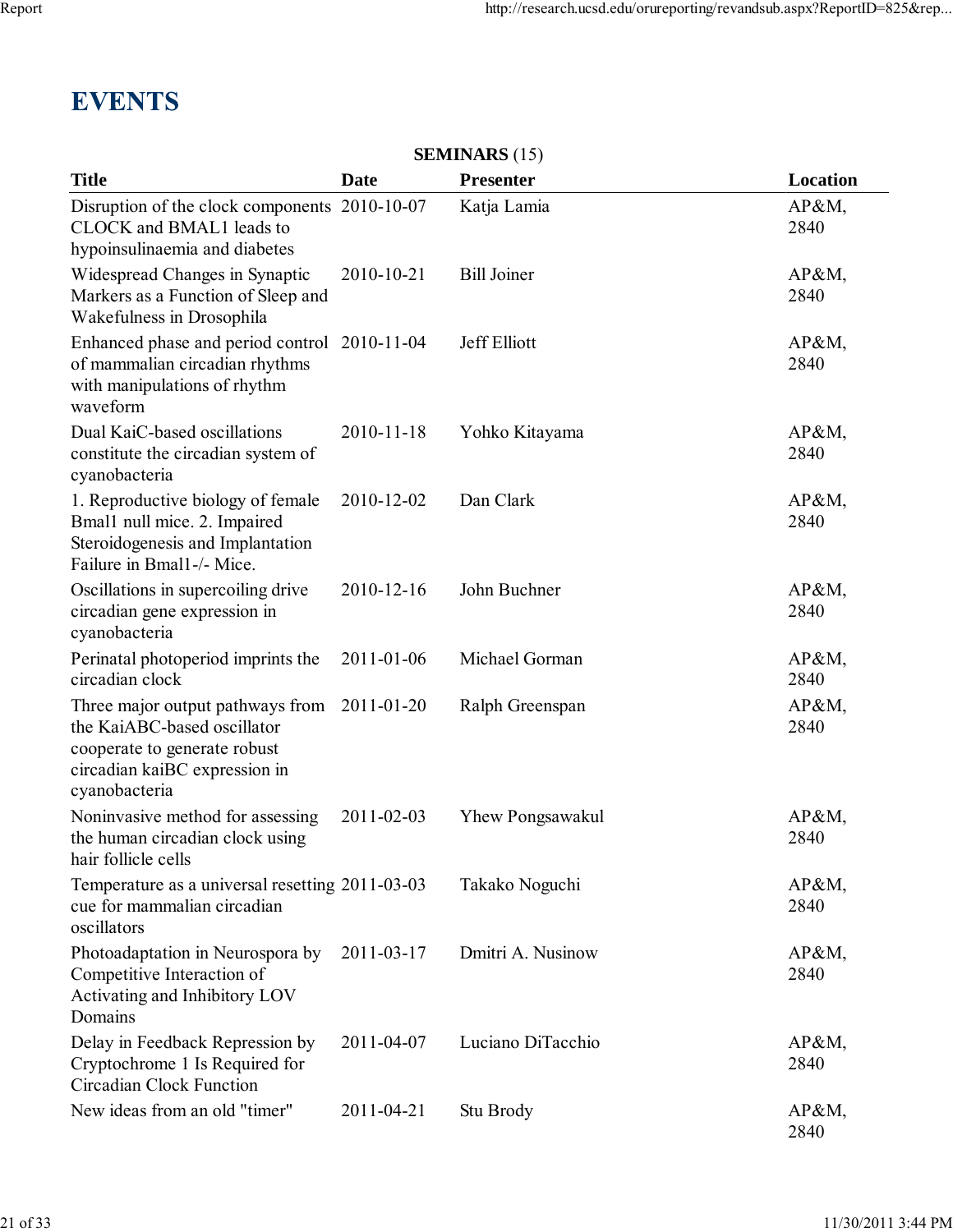| Light-Driven Changes in Energy<br>Metabolism Directly Entrain the<br>Cyanobacterial Circadian Oscillator                                                                                       | 2011-05-12 | Julie Bordowitz |
|------------------------------------------------------------------------------------------------------------------------------------------------------------------------------------------------|------------|-----------------|
| Specific Role of VTA Dopamine<br>Neuronal Firing Rates and<br>Morphology in the Reversal of<br>Anxiety-Related, but not<br>Depression-Related Behavior in the<br>Clock?19 Mouse Model of Mania | 2011-05-19 | Mandy Sinning   |

| <b>LECTURES</b> (0)                                        |            |                                                                                                                                                                                                                                     |                                                |  |  |  |
|------------------------------------------------------------|------------|-------------------------------------------------------------------------------------------------------------------------------------------------------------------------------------------------------------------------------------|------------------------------------------------|--|--|--|
| <b>Title</b>                                               | Date       | <b>Presenter</b>                                                                                                                                                                                                                    | Location                                       |  |  |  |
| <b>CONFERENCES</b> (2)                                     |            |                                                                                                                                                                                                                                     |                                                |  |  |  |
| <b>Title</b>                                               | Date       | <b>Presenter</b>                                                                                                                                                                                                                    | Location                                       |  |  |  |
| CCB Fall Workshop on Biological<br>Timing                  | 2010-11-08 | William Joiner-UCSD, John<br>Buchner-UCSD, Katja Lamia-SRI, Terry<br>Hwa-UCSD, Luciano DiTacchio-Salk, Gena - Atkinson<br>Glickman-UCSD, Sean Drummond-UCSD,<br>Takako Noguchi-UCSD, Lev<br>Tsimring-UCSD, Dmitri Nusinow-UCSD, an  | <b>UCSD</b><br><b>Faculty Club</b><br>Pavilion |  |  |  |
| CCB Symposium: From Cells to<br>Clinic February 9-11, 2011 | 2011-02-09 | Deborah Bell-Pedersen-Texas A&M Univ., Institute of<br>Susan Golden-UCSD, Andrew Millar-Univ.<br>of Edinburgh, Satchin Panda-Salk, Chris<br>Colwell-UCLA, Alec Davidson-Morehouse<br>SOM, John O'Neill-Univ. of Cambridge,<br>David | Americas,<br><b>UCSD</b>                       |  |  |  |
| <b>OTHER</b> $(1)$                                         |            |                                                                                                                                                                                                                                     |                                                |  |  |  |
| <b>Title</b>                                               | Date       | <b>Presenter</b>                                                                                                                                                                                                                    | Location                                       |  |  |  |
| CCB Open House                                             | 2010-07-20 | Hosted by: Susan Golden and Stu Brody                                                                                                                                                                                               | $AP&M$ ,<br>2840                               |  |  |  |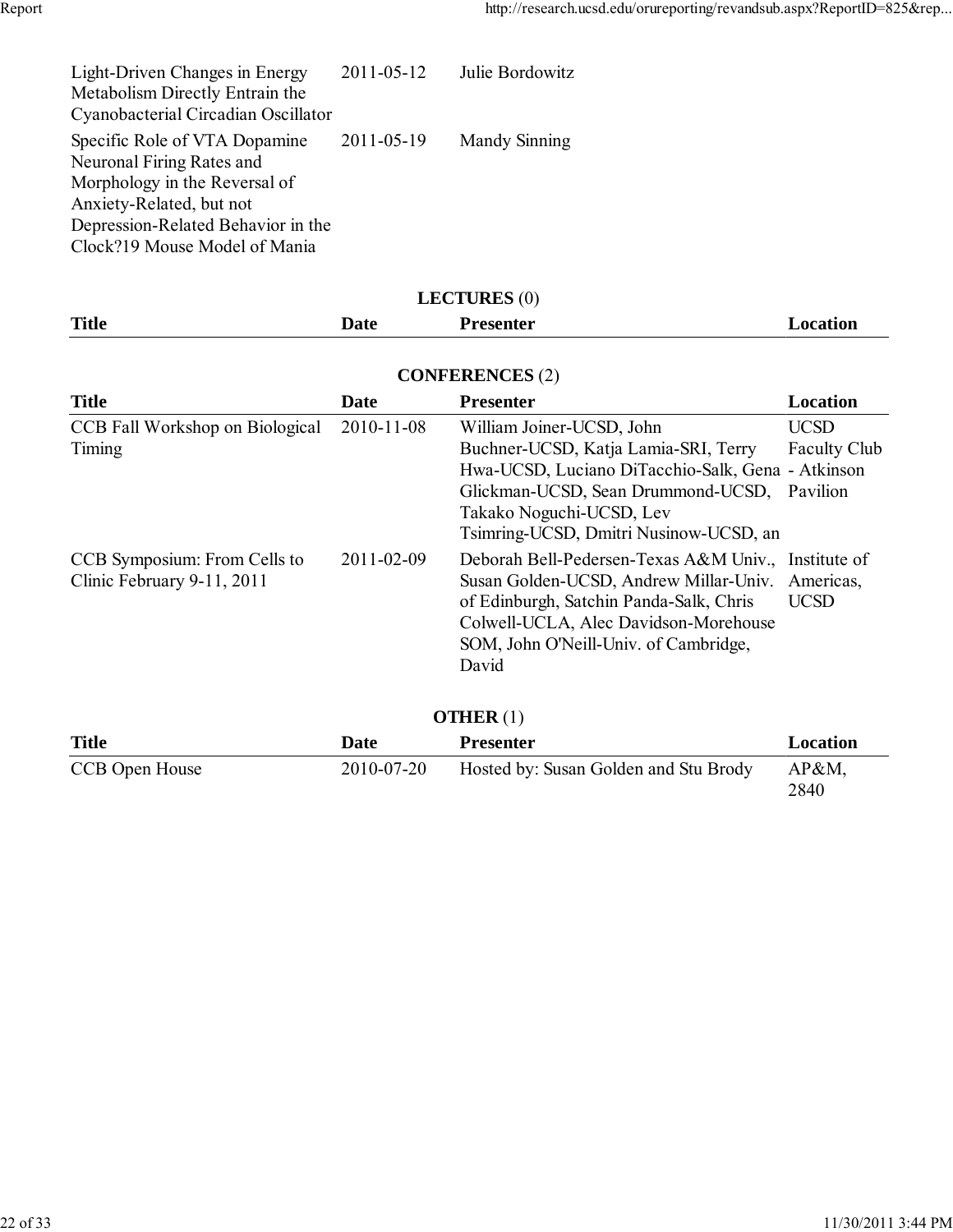### **PUBLICATIONS**

### **JOURNALS** (115)

Title: Carotid Plaque in Alzheimer Caregivers and the Role of Sympathoadrenal Arousal. Author(s): Roepke,S.K., Chattillion,E.A., von,K.R., Allison,M., Ziegler,M.G., Dimsdale,J.E., Mills,P.J., Patterson,T.L., Ancoli-Israel,S., Calleran,S., Harmell,A.L., and Grant,I. Source: Psychosom Med. Epub ahead of print]:2011. PMID: 21217096 [PubMed - as supplied by publisher]

Title: Self-efficacy buffers the relationship between dementia caregiving stress and circulating concentrations of the proinflammatory cytokine interleukin-6. Author(s): Mausbach,B.T., von,K.R., Roepke,S.K., Moore,R., Patterson,T.L., Mills,P.J., Dimsdale,J.E., Ziegler,M.G., Ancoli-Israel,S., Allison,M., and Grant,I. Source: Am. J Geriatr Psychiatry. 19:64-71, 2011. PMID: 20808097 [PubMed - in process]

Title: A 12-week, randomized, double-blind, placebo-controlled study evaluating the effect of eszopiclone 2 mg on sleep/wake function in older adults with primary and comorbid insomnia. Author(s): Ancoli-Israel,S., Krystal,A.D., McCall,W.V., Schaefer,K., Wilson,A., Claus,R., Rubens,R., and Roth,T. Source: Sleep. 33:225-234, 2010. PMID 20175406; PMCID PMC2817909

Title: A comparison of deterministic and stochastic simulations of neuronal vesicle release models. Author(s): Modchang Charin; Nadkarni Suhita; Bartol Thomas M.; et al. Source: Physical Biology Volume: 7 Issue: 2 Pages: Article No.: 026008 DOI: 10.1088/1478-3975/7/2/026008 Published: JUN 2010

Title: A Conserved Behavioral State Barrier Impedes Transitions between Anesthetic-Induced Unconsciousness and Wakefulness: Evidence for Neural Inertia. Author(s): Friedman Eliot B.; Sun Yi; Moore Jason T.; et al. Source: PLOS ONE Volume: 5 Issue: 7 Article Number: e11903 DOI: 10.1371/journal.pone.0011903 Published: JUL 30 2010

Title: A FoxL in the Smad house: activin regulation of FSH. Author(s): Coss Djurdjica; Mellon Pamela L.; Thackray Varykina G. Source: TRENDS IN ENDOCRINOLOGY AND METABOLISM Volume: 21 Issue: 9 Pages: 562-568 DOI: 10.1016/j.tem.2010.05.006 Published: SEP 2010

Title: Absence of a serum melatonin rhythm under acutely extended darkness in the horse. Author(s): Barbara A Murphy, Ann-Marie Martin, Penney Furney, Jeffrey A Elliott. Source: J Circadian Rhythms. 2011; 9: 3. 2011 May 10. doi: 10.1186/1740-3391-9-3. PMCID:PMC3103467

Title: Accuracy of CNV Detection from GWAS Data. Author(s): Zhang Dandan; Qian Yudong; Akula Nirmala; et al. Group Author(s): Bipolar Genome Study. Source: PLOS ONE Volume: 6 Issue: 1 Article Number: e14511 DOI: 10.1371/journal.pone.0014511 Published: JAN 13 2011

Title: An intrinsic circadian clock of the pancreas is required for normal insulin release and glucose homeostasis in mice. Author(s): Sadacca Leigh A.; Lamia Katja A.; deLemos Andrew S.; Blum B; Weitz Charles J. Source: Diabetologia Volume: 54 Issue: 1 Pages: 120-124 Published: JAN 2011

Title: Association between chronic caregiving stress and impaired endothelial function in the elderly.Author(s): Mausbach BT, Roepke SK, Ziegler MG, Milic M, von K?nel R, Dimsdale JE, Mills PJ, Patterson TL, Allison MA, Ancoli-Israel S, Grant I. Source: J Am Coll Cardiol. 2010 Jun 8;55(23):2599-606. PubMed PMID: 20513601; PubMed Central PMCID: PMC2892624.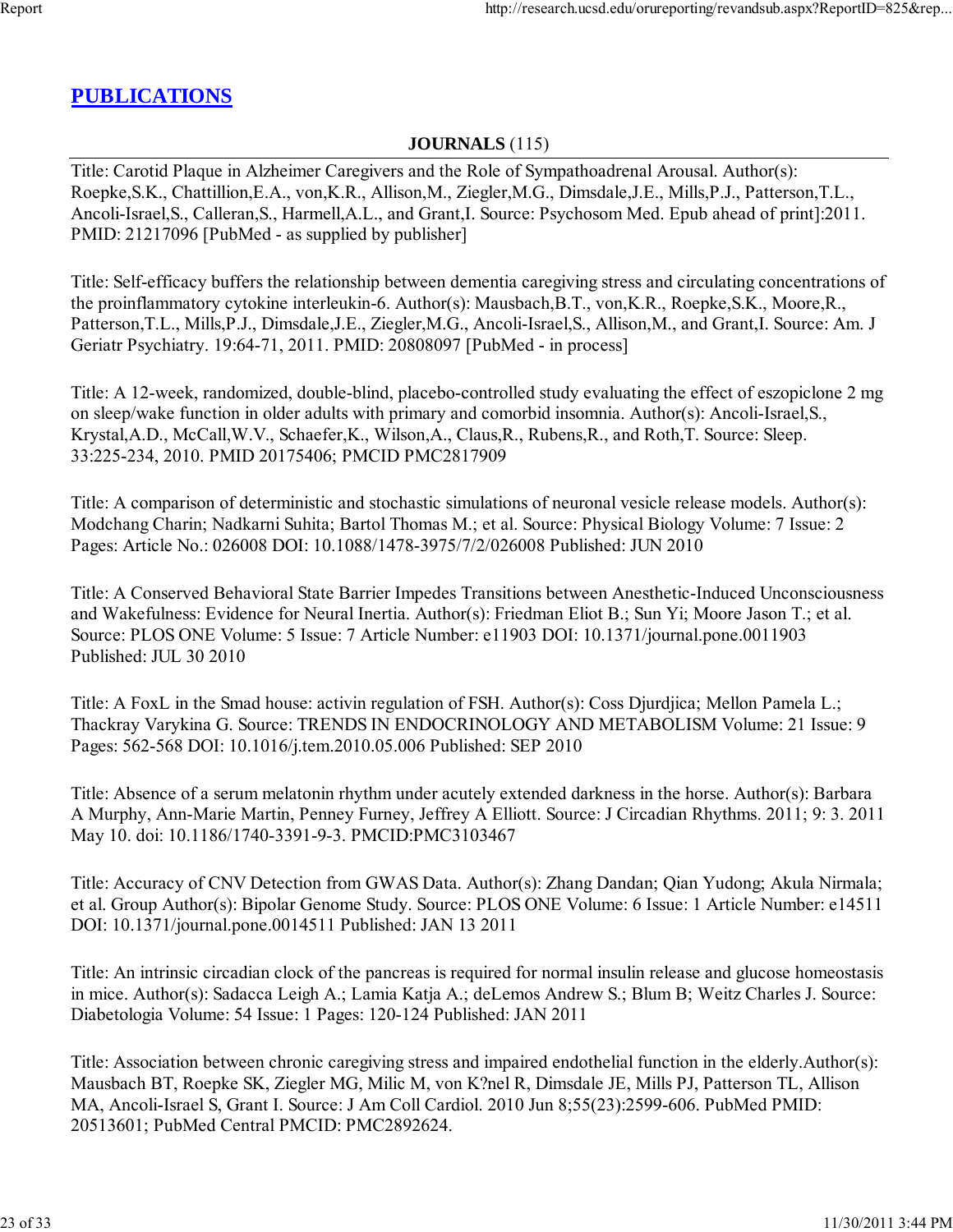Title: Association of sleep characteristics and cognition in older community-dwelling men: the MrOS Sleep Study. Author(s): Blackwell,T, Yaffe,K, Ancoli-Israel, S, Redline SS, Ensrud, KE, Stefanick, ML, Laffan, A. Stone, KL, for the Osteoporotic Fractures in Men (MrOS) Study Group. Sleep, 2011, in press.

Title: Automated analysis of hypocotyl growth dynamics during shade avoidance in Arabidopsis. Author(s): Cole Benjamin; Kay Steve A.; Chory Joanne. Source: PLANT JOURNAL Volume: 65 Issue: 6 Pages: 991-1000 DOI: 10.1111/j.1365-313X.2010.04476.x Published: MAR 2011

Title: Bacterial growth laws and their applications. Author(s): Scott M, Hwa T. source: Curr Opin Biotechnol. 2011 May 16. [Epub ahead of print]

Title: BAX-Dependent and BAX-Independent Regulation of Kiss1 Neuron Development in Mice. Author(s): Semaan Sheila J.; Murray Elaine K.; Poling Matthew C.; et al. Source: ENDOCRINOLOGY Volume: 151 Issue: 12 Pages: 5807-5817 DOI: 10.1210/en.2010-0783 Published: DEC 2010

Title: Bright light treatment reduces symptoms in older adults with non-seasonal major depression. Author: Kripke DF. Evid Based Ment Health. 2011 May 11.

Title: Buckling instability in ordered bacterial colonies. Author(s): Boyer Denis; Mather William; Mondragon-Palomino Octavio; et al.Source: PHYSICAL BIOLOGY Volume: 8 Issue: 2 Article Number: 026008 DOI: 10.1088/1478-3975/8/2/026008 Published: APR 2011

Title: Cannabis involvement in individuals with bipolar disorder Author(s): Agrawal Arpana; Nurnberger John I. Jr.; Lynskey Michael T.Group Author(s): Bipolar Genome Study. Source: PSYCHIATRY RESEARCH Volume: 185 Issue: 3 Pages: 459-461 DOI: 10.1016/j.psychres.2010.07.007 Published: FEB 28 2011

Title: Characterization of orderly spatiotemporal patterns of clock gene activation in mammalian suprachiasmatic nucleus. Author(s): Foley Nicholas C.; Tong Tina Y.; Foley Duncan; et al. Source: EUROPEAN JOURNAL OF NEUROSCIENCE Volume: 33 Issue: 10 Pages: 1851-1865 DOI: 10.1111/j.1460-9568.2011.07682.x Published: MAY 2011

Title: Childhood Socioeconomic Status and Race Are Associated With Adult Sleep Author(s): Tomfohr Lianne M.; Ancoli-Israel Sonia; Dimsdale Joel E.Source: BEHAVIORAL SLEEP MEDICINE Volume: 8 Issue: 4 Pages: 219-230 Article Number: PII 927391801 DOI: 10.1080/15402002.2010.509236 Published: 2010

Title: Circadian activity rhythms and mortality: the study of osteoporotic fractures. Author(s): Tranah GJ, Blackwell T, Ancoli-Israel S, Paudel ML, Ensrud KE, Cauley JA, Redline S, Hillier TA, Cummings SR, Stone KL; Study of Osteoporotic Fractures Research Group. Source: J Am Geriatr Soc. 2010 Feb;58(2):282-91. Epub 2010 Jan 26. PubMed PMID: 20374404; PubMed Central PMCID: PMC2938873.

Title: Circadian regulation of locomotor activity and skeletal muscle gene expression in the horse. Author(s): Martin AM, Elliott JA, Duffy P, Blake CM, Ben Attia S, Katz LM, Browne JA, Gath V, McGivney BA, Hill EW, Murphy BA. Source:J Appl Physiol. 2010 Nov;109(5):1328-36. PMID: 20847133

Title: Clocks not winding down: unravelling circadian networks. Author(s): Zhang Eric E.; Kay Steve A. Source: NATURE REVIEWS MOLECULAR CELL BIOLOGY Volume: 11 Issue: 11 Pages: 764-776 DOI: 10.1038/nrm2995 Published: NOV 2010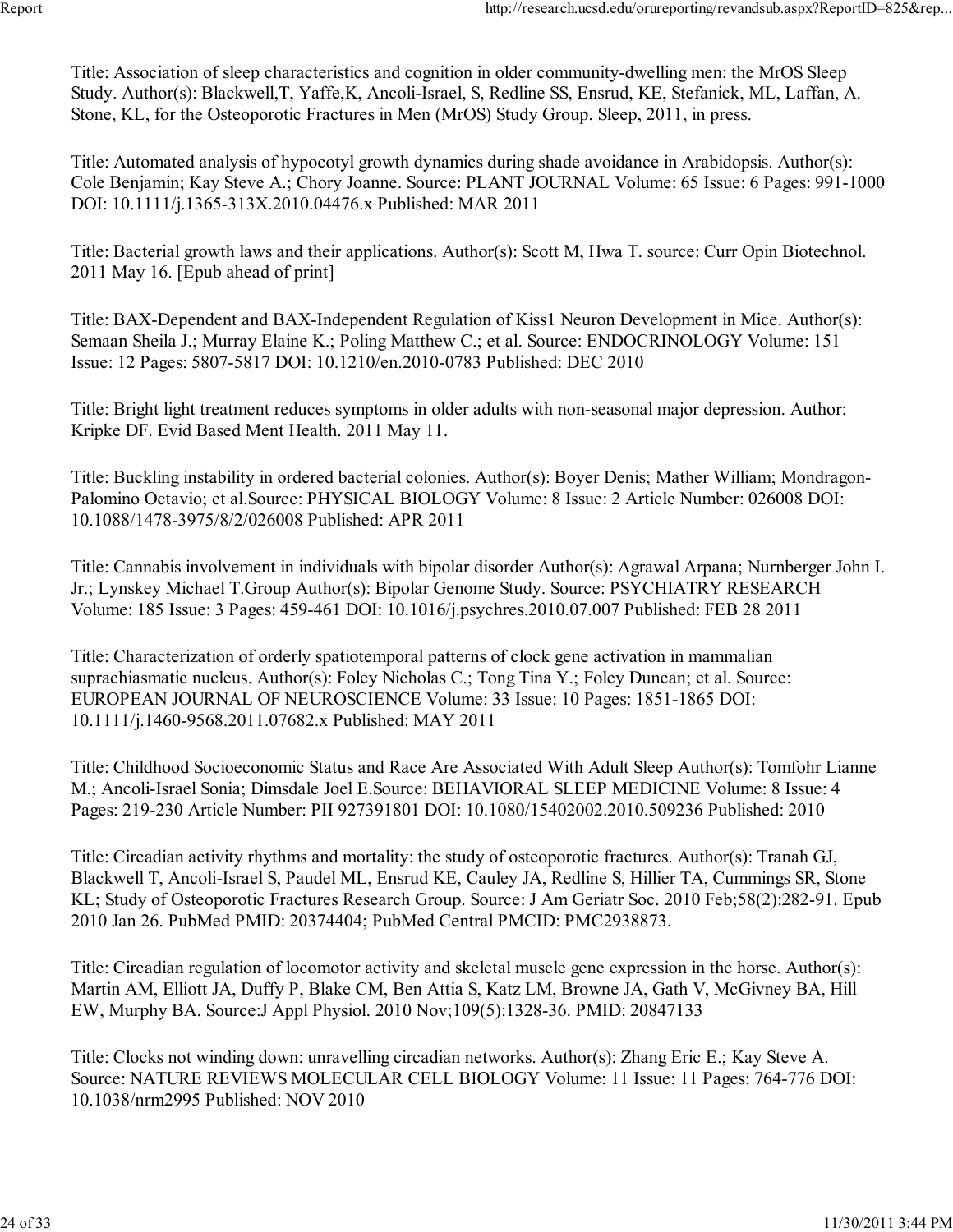Title: Coming of age in the Kisspeptin Era: Sex differences, development, and puberty. Author(s): Kauffman Alexander S. Source: MOLECULAR AND CELLULAR ENDOCRINOLOGY Volume: 324 Issue: 1-2 Special Issue: SI Pages: 51-63 DOI: 10.1016/j.mce.2010.01.017 Published: AUG 5 2010

Title: Complex biological mechanisms: Cyclic, oscillatory, and autonomous. Author(s): Bechtel, W. and Abrahamsen, A. Source: (2011) In C. A. Hooker (Ed.), Philosophy of complex systems. Handbook of the philosophy of science, Volume 10, pp. 257-285. New York: Elsevier.Book was released in June 2011.

Title: Correlation Resonance Generated by Coupled Enzymatic Processing Author(s): Mather William H.; Cookson Natalie A.; Hasty Jeff; et al.Source: BIOPHYSICAL JOURNAL Volume: 99 Issue: 10 Pages: 3172-3181 DOI: 10.1016/j.bpj.2010.09.057 Published: NOV 17 2010

Title: Corticothalamic Feedback Controls Sleep Spindle Duration In Vivo. Author(s): Bonjean Maxime; Baker Tanya; Lemieux Maxime; et al. Source: JOURNAL OF NEUROSCIENCE Volume: 31 Issue: 25 Pages: 9124-9134 DOI: 10.1523/JNEUROSCI.0077-11.2011 Published: JUN 22 2011

Title: CRY links the circadian clock and CREB-mediated gluconeogenesis. Author(s): Hatori Megumi; Panda Satchidananda. Source: CELL RESEARCH Volume: 20 Issue: 12 Pages: 1285-1288 DOI: 10.1038/cr.2010.152 Published: DEC 2010

Title: Cryptochrome mediates circadian regulation of cAMP signaling and hepatic gluconeogenesis. Author(s): Zhang Eric E.; Liu Yi; Dentin Renaud; et al. Source: NATURE MEDICINE Volume: 16 Issue: 10 Pages: 1152-U133 DOI: 10.1038/nm.2214 Published: OCT 2010

Title: Delayed sleep phase syndrome is related to seasonal affective disorder. Author(s): Lee HJ, Rex KM, Nievergelt CM, Kelsoe JR, Kripke DF.J Affect Disord. 2011 May 19.

Title: Depressive Symptoms and Circadian Activity Rhythm Disturbances in Community-Dwelling Older Women Author(s): Maglione Jeanne E.; Ancoli-Israel Sonia; Peters Katherine; et al.Source: AMERICAN JOURNAL OF GERIATRIC PSYCHIATRY Volume: 19 Issue: 3 Supplement: 1 Pages: S63-S65 Published: MAR 2011

Title: Desensitization of delta-opioid receptors in nucleus accumbens during nicotine withdrawal. Author(s): McCarthy Michael J.; Zhang Hailing; Neff Norton H.; et al. Source: PSYCHOPHARMACOLOGY Volume: 213 Issue: 4 Pages: 735-744 DOI: 10.1007/s00213-010-2028-z Published: FEB 2011

Title: Dim Nighttime Illumination Interacts With Parametric Effects of Bright Light to Increase the Stability of Circadian Rhythm Bifurcation in Hamsters. Author(s): Jennifer A. Evans, Jeffrey A. Elliott, and Michael R. Gorman. Source: Chronobiology International, 28(6): 488?496, (2011)ISSN 0742-0528 print/1525-6073 online DOI: 10.3109/07420528.2011.591952

Title: Dissecting the Specificity of Protein-Protein Interaction in Bacterial Two-Component Signaling: Orphans and Crosstalks. Author(s): Procaccini Andrea; Lunt Bryan; Szurmant Hendrik; et al. Source: PLOS ONE Volume: 6 Issue: 5 Article Number: e19729 DOI: 10.1371/journal.pone.0019729 Published: MAY 9 2011

Title: Drosophila QVR/SSS modulates the activation and C-type inactivation kinetics of Shaker K+ channels. Author(s): Dean, T., Xu, R., Joiner, W., Sehgal, A., and Hoshi, T. Source: J. Neurosci., in press.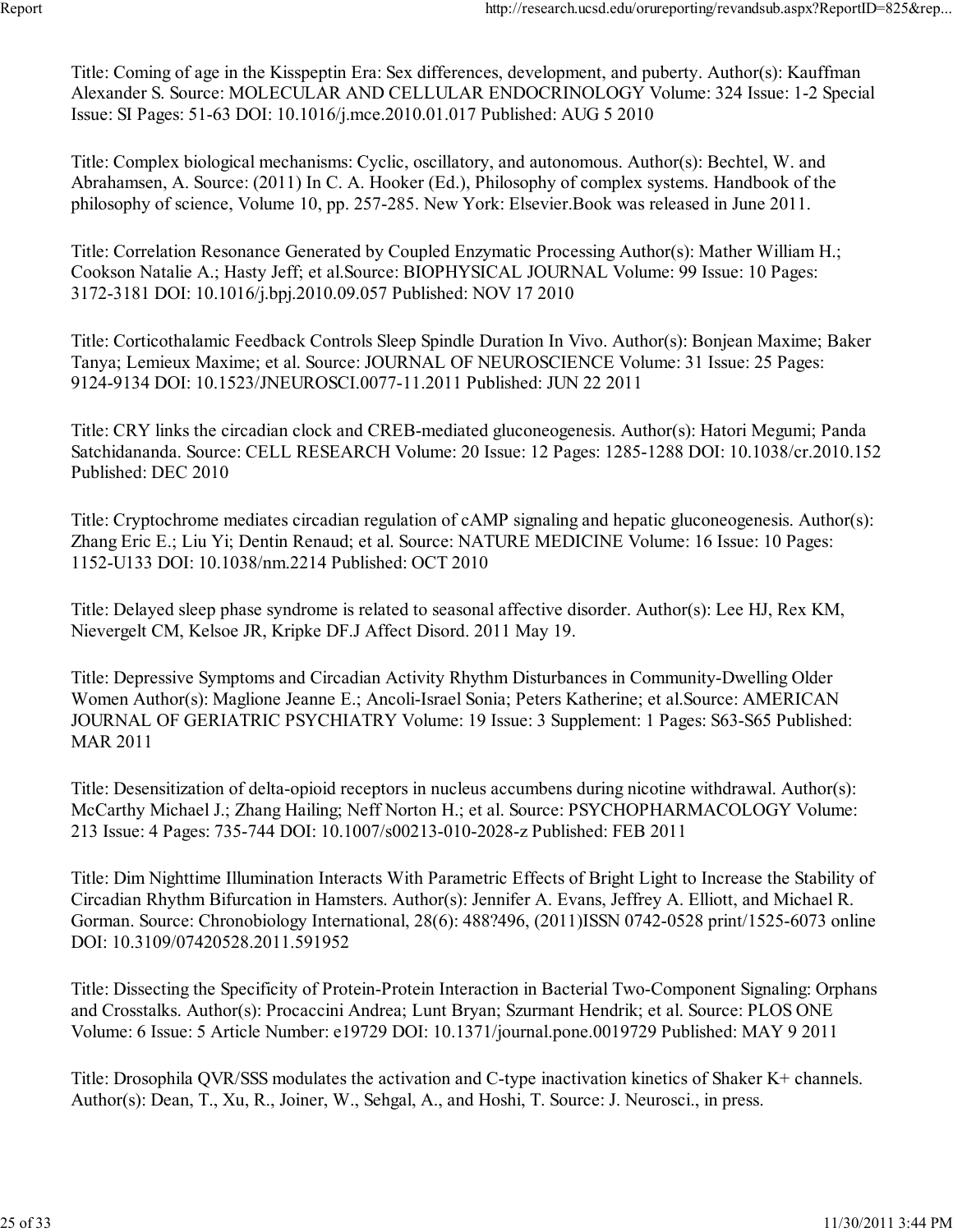Title: Duplications of the neuropeptide receptor gene VIPR2 confer significant risk for schizophrenia (vol 471, pg 499, 2011). Author(s): Vacic Vladimir; McCarthy Shane; Malhotra Dheeraj; et al. Source: NATURE Volume: 474 Issue: 7349 Pages: 114-114 DOI: 10.1038/nature10088 Published: JUN 2 2011

Title: Dynamic Changes in the Copy Number of Pluripotency and Cell Proliferation Genes in Human ESCs and iPSCs during Reprogramming and Time in Culture. Author(s): Laurent Louise C.; Ulitsky Igor; Slavin Ileana; et al. Source: CELL STEM CELL Volume: 8 Issue: 1 Pages: 106-118 DOI: 10.1016/j.stem.2010.12.003 Published: JAN 7 2011

Title: Dynamic Chromatin Modifications Control GnRH Gene Expression during Neuronal Differentiation and Protein Kinase C Signal Transduction Author(s): Iyer Anita K.; Brayman Melissa J.; Mellon Pamela L. Source: MOLECULAR ENDOCRINOLOGY Volume: 25 Issue: 3 Pages: 460-473 DOI: 10.1210/me.2010-0403 Published: MAR 2011

Title: Dynamic mechanistic explanation: computational modeling of circadian rhythms as an exemplar for cognitive science. Author(s): Bechtel William; Abrahamsen Adele. Source: STUDIES IN HISTORY AND PHILOSOPHY OF SCIENCE Volume: 41 Issue: 3 Special Issue: SI Pages: 321-333 DOI: 10.1016/j.shpsa.2010.07.003 Published: SEP 2010.

Title: Dynamical Models: An Alternative or Complement to Mechanistic Explanations? Author(s): Kaplan David M.; Bechtel William. Source: TOPICS IN COGNITIVE SCIENCE Volume: 3 Issue: 2 Pages: 438-444 DOI: 10.1111/j.1756-8765.2011.01147.x Published: APR 2011

Title: Effect of Light Treatment on Fatigue in Women undergoing Chemotherapy for Breast Cancer. Author(s): Ancoli-Israel, S., Rissling, M., Neikrug, A., Trofimenko, V., Natarajan, L., Liu, L., Lawton, S., Deans, P and Parker, BA. Source: Journal of Supportive Care in Cancer. 2011. in press.

Title: Effects of Alzheimer caregiving on allostatic load. Author(s): Roepke,S.K., Mausbach,B.T., Patterson,T.L., von,K.R., Ancoli-Israel,S., Harmell,A.L., Dimsdale,J.E., Aschbacher,K., Mills,P.J., Ziegler,M.G., Allison,M., and Grant,I. Source: J Health Psychol. 16:58-69, 2011. PMID: 20709885 [PubMed in process]

Title: Effects of Continuous Positive Airway Pressure on Fatigue and Sleepiness in Patients with Obstructive Sleep Apnea: Data from a Randomized Controlled Trial Author(s): Tomfohr Lianne M.; Ancoli-Israel Sonia; Loredo Jose S.; et al.Source: SLEEP Volume: 34 Issue: 1 Pages: 121-126 Published: JAN 1 2011

Title: Emergence of Lamina-Specific Retinal Ganglion Cell Connectivity by Axon Arbor Retraction and Synapse Elimination. Author(s): Cheng Ting-Wen; Liu Xiao-Bo; Faulkner Regina L.; et al. Source: JOURNAL OF NEUROSCIENCE Volume: 30 Issue: 48 Pages: 16376-16382 DOI: 10.1523/JNEUROSCI.3455-10.2010 Published: DEC 1 2010

Title: Emergence of Noise-Induced Oscillations in the Central Circadian Pacemaker. Author(s): Ko Caroline H.; Yamada Yujiro R.; Welsh David K.; et al. Source: PLOS BIOLOGY Volume: 8 Issue: 10 Article Number: e1000513 DOI: 10.1371/journal.pbio.1000513 Published: OCT 2010

Title: Enhancers of GnRH Transcription Embedded in an Upstream Gene Use Homeodomain Proteins to Specify Hypothalamic Expression. Author(s): Iyer Anita K.; Miller Nichol L. G.; Yip Kathleen; et al. Source: MOLECULAR ENDOCRINOLOGY Volume: 24 Issue: 10 Pages: 1949-1964 DOI: 10.1210/me.2010-0156 Published: OCT 1 2010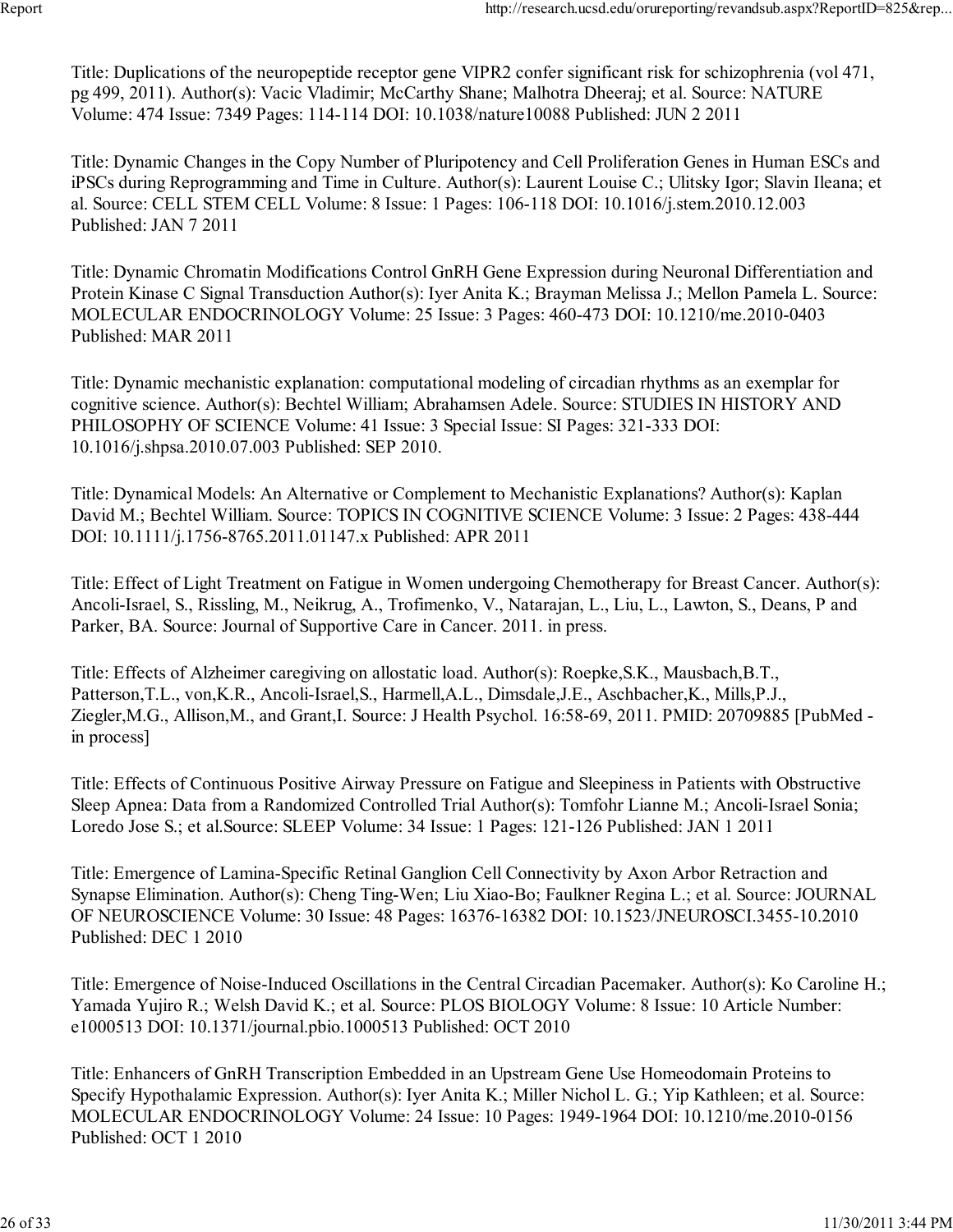Title: Feeding Mistiming Decreases Reproductive Fitness in Flies. Author(s): Gill Shubhroz; Panda Satchidananda. Source: CELL METABOLISM Volume: 13 Issue: 6 Pages: 613-614 DOI: 10.1016/j.cmet.2011.05.003 Published: JUN 8 2011

Title: FoxL2 is Required for Activin Induction of the Mouse and Human Follicle-Stimulating Hormone ?-Subunit Genes. Author(s): Corpuz, P. S., Lindaman, L. L., Mellon, P. L., and Coss, D. Source: Molecular Endocrinology 24, 1037-1051. PMID 20233786; PMC2870942. (2010).

Title: Functional analysis of the Synechococcus elongatus PCC 7942 Genome. IN Functional Genomics and Evolution of Photosynthetic Systems. Author(s): Chen, Y., C.K. Holtman, A. Taton, and S.S. Golden. 2011. Source: Eds. R.L. Burnap, and W.F.J. Vermaas, Advances in Photosynthesis and Respiration Vol 43, Series Editors: Govindjee and T. Sharkey, Springer, Dordrecht, The Netherlands, in press.

Title: Functional genetic variation in the Rev-Erba pathway and lithium response in the treatment of bipolar disorder. Aughor(s):McCarthy MJ, Nievergelt CM, Shekhtman T, Kripke DF, Welsh DK and Kelsoe JR. Genes Brain and Behavior (in press).

Title: Genome-wide association analysis of age at onset and psychotic symptoms in bipolar disorder. Author(s): Belmonte Mahon Pamela; Pirooznia Mehdi; Goes Fernando S; et al. Corporate Author(s): Bipolar Genome Study (BiGS) Consortium, The Wellcome Trust Case Control Consortium Bipolar Disorder Group. Source: American journal of medical genetics. Part B, Neuropsychiatric genetics : the official publication of the International Society of Psychiatric Genetics Volume: 156B Issue: 3 Pages: 370-8 DOI: 10.1002/ajmg.b.31172 Published: 2011-Apr (Epub 2011 Feb 08)

Title: Genome-Wide Association of Bipolar Disorder Suggests an Enrichment of Replicable Associations in Regions near Genes. Author(s): Smith Erin N; Koller Daniel L; Panganiban Corrie; et al. Source: PLoS genetics Volume: 7 Issue: 6 Pages: e1002134 Published: 2011-Jun (Epub 2011 Jun 30)

Title: Genome-wide Association Study Identifies Genetic Variation in Neurocan as a Susceptibility Factor for Bipolar Disorder. Author(s): Cichon Sven; Muehleisen Thomas W.; Degenhardt Franziska A.; et al.Group Author(s): Bipolar Disorder Genome Study BiGS. Source: AMERICAN JOURNAL OF HUMAN GENETICS Volume: 88 Issue: 3 Pages: 372-381 DOI: 10.1016/j.ajhg.2011.01.017 Published: MAR 11 2011

Title: GIGANTEA directly activates Flowering Locus T in Arabidopsis thaliana. Author(s): Sawa Mariko; Kay Steve A. Source: Proceedings of the National Academy of Sciences of the United States of America Volume: 108 Issue: 28 Pages: 11698-703 Published: 2011-Jul-12 (Epub 2011 Jun 27)

Title: Global Profiling of Rice and Poplar Transcriptomes Highlights Key Conserved Circadian-Controlled Pathways and cis-Regulatory Modules. Author(s): Filichkin Sergei A.; Breton Ghislain; Priest Henry D.; et al.Source: PLOS ONE Volume: 6 Issue: 6 Article Number: e16907 DOI: 10.1371/journal.pone.0016907 Published: JUN 9 2011

Title: GnRH Induces the c-Fos Gene via Phosphorylation of SRF by the Calcium/Calmodulin Kinase II Pathway. Author(s): Ely Heather A.; Mellon Pamela L.; Coss Djurdjica, Source: MOLECULAR ENDOCRINOLOGY Volume: 25 Issue: 4 Pages: 669-680 DOI: 10.1210/me.2010-0437 Published: APR 2011

Title: High-Throughput Chemical Screen Identifies a Novel Potent Modulator of Cellular Circadian Rhythms and Reveals CKI alpha as a Clock Regulatory Kinase. Author(s): Hirota Tsuyoshi; Lee Jae Wook; Lewis Warren G.; et al. Source: PLOS BIOLOGY Volume: 8 Issue: 12 Article Number: e1000559 DOI: 10.1371/journal.pbio.1000559 Published: DEC 2010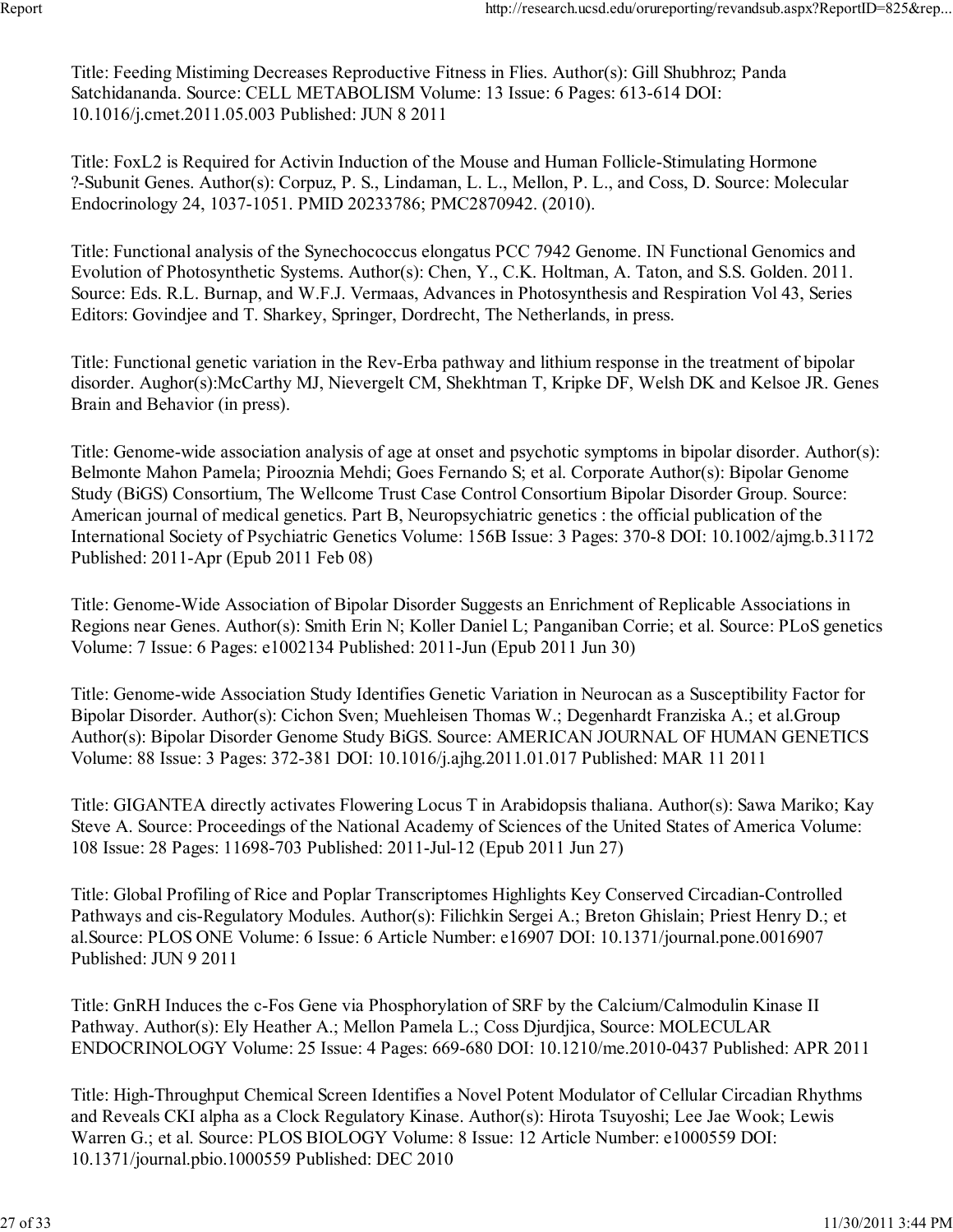Title: Hypothalamic Dysregulation and Infertility in Mice Lacking the Homeodomain Protein Six6. Author(s): Larder Rachel; Clark Daniel D.; Miller Nichol L. G.; et al. Source: JOURNAL OF NEUROSCIENCE Volume: 31 Issue: 2 Pages: 426-438 DOI: 10.1523/JNEUROSCI.1688-10.2011 Published: JAN 12 2011

Title: Illumination and mood. Author(s): Kripke Daniel, Source: PSYCHOPHARMACOLOGY Volume: 213 Issue: 4 Pages: 833-833 DOI: 10.1007/s00213-010-2045-y Published: FEB 2011

Title: In Response to: Effects of CPAP on Daytime Function. Author(s): Tomfohr Lianne M; Ancoli-Israel Sonia; Loredo Jose S; et al.Source: Sleep Volume: 34 Issue: 7 Pages: 825 Published: 2011 Jul 01

Title: In-Silico Patterning of Vascular Mesenchymal Cells in Three Dimensions. Author(s): Danino Tal; Volfson Dmitri; Bhatia Sangeeta N.; et al. Source: PLOS ONE Volume: 6 Issue: 5 Article Number: e20182 DOI: 10.1371/journal.pone.0020182 Published: MAY 25 2011

Title: Increased Sensitivity to Light-Induced Melatonin Suppression in Premenstrual Dysphoric Disorder. Author(s): Barbara L. Parry, Charles J. Meliska, Diane L. Sorenson, Ana Lopez, Luis Fernando Mart?nez, Richard L. Hauger, Jeffrey A. Elliott. Source: Chronobiol Int. 2010 August; 27(7): 1438?1453. doi: 10.3109/07420528.2010.503331 PMCID:PMC3038841

Title: Individual cognitive behavioral therapy for insomnia in breast cancer survivors: A randomized controlled crossover pilot study.Author(s): Fiorentino,L., McQuaid,J.R., Liu,L., Natarajan,L., He,F., Cornejo,M., Lawton,S., Parker,B.A., Sadler,G.R., and Ancoli-Israel,S. Source: Nature and Science of Sleep 2:1-8, 2010.

Title: Inhibition of Human UGT2B7 Gene Expression in Transgenic Mice by the Constitutive Androstane Receptor. Author(s): Yueh, M. F., Mellon, P. L., and Tukey, R. H. (2011). Source: Molecular Pharmacology 79, 1053-1060. PMID 21415305, PMC3102552

Title: Interdependence of Cell Growth and Gene Expression: Origins and Consequences. Author(s): Scott Matthew; Gunderson Carl W.; Mateescu Eduard M.; et al. Source: SCIENCE Volume: 330 Issue: 6007 Pages: 1099-1102 DOI: 10.1126/science.1192588 Published: NOV 19 2010

Title: Is insomnia associated with mortality? Author(s): Kripke Daniel FSource: Sleep Volume: 34 Issue: 5 Pages: 555; author reply 557-8 Published: 2011 May 01

Title: It's about time: the coupling of biological clocks and veterinary medicine. Author(s): Elliott JA, Nelson RJ. Source: Vet J. 2010 Aug;185(2):98-9. PMID: 19699121

Title: Jumonji domain protein JMJD5 functions in both the plant and human circadian systems. Author(s): Jones Matthew A.; Covington Michael F.; DiTacchio Luciano; et al. Source: PROCEEDINGS OF THE NATIONAL ACADEMY OF SCIENCES OF THE UNITED STATES OF AMERICA Volume: 107 Issue: 50 Pages: 21623-21628 DOI: 10.1073/pnas.1014204108 Published: DEC 14 2010

Title: Light-Driven Changes in Energy Metabolism Directly Entrain the Cyanobacterial Circadian Oscillator Author(s): Rust Michael J.; Golden Susan S.; O'Shea Erin K. Source: SCIENCE Volume: 331 Issue: 6014 Pages: 220-223 DOI: 10.1126/science.1197243 Published: JAN 14 2011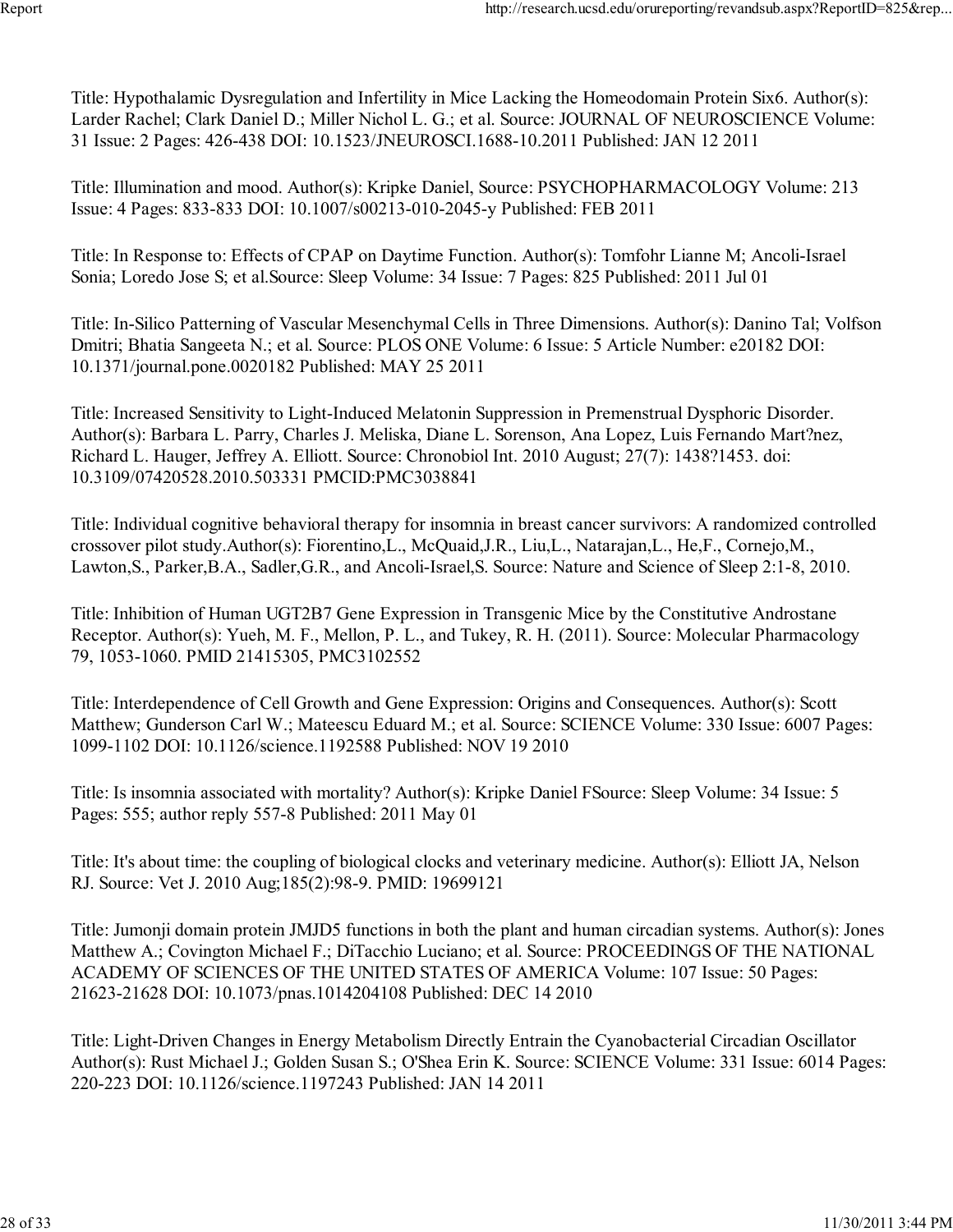Title: LUX ARRHYTHMO Encodes a Nighttime Repressor of Circadian Gene Expression in the Arabidopsis Core Clock. Author(s): Helfer Anne; Nusinow Dmitri A.; Chow Brenda Y.; et al. Source: CURRENT BIOLOGY Volume: 21 Issue: 2 Pages: 126-133 DOI: 10.1016/j.cub.2010.12.021 Published: JAN 25 2011

Title: Macrophage Migratory Inhibitory Factor (MIF) May Be a Key Factor in Inflammation in Obstructive Sleep Apnea Author(s): Edwards Kate M.; Tomfohr Lianne M.; Mills Paul J.; et al.Source: SLEEP Volume: 34 Issue: 2 Pages: 161-163 Published: FEB 1 2011

Title: Matrix metalloproteinase haplotypes associated with coronary artery aneurysm formation in patients with Kawasaki disease. Author(s): Shimizu Chisato; Matsubara Tomoyo; Onouchi Yoshihiro; et al. Source: JOURNAL OF HUMAN GENETICS Volume: 55 Issue: 12 Pages: 779-784 DOI: 10.1038/jhg.2010.109 Published: DEC 2010

Title: Melanopsin Contributions to Irradiance Coding in the Thalamo-Cortical Visual System. Author(s): Brown Timothy M.; Gias Carlos; Hatori Megumi; et al. Source: PLOS BIOLOGY Volume: 8 Issue: 12 Article Number: e1000558 DOI: 10.1371/journal.pbio.1000558 Published: DEC 2010

Title: Metabolic cost as a unifying principle governing neuronal biophysics. Author(s): Hasenstaub Andrea; Otte Stephani; Callaway Edward; et al. Source: PROCEEDINGS OF THE NATIONAL ACADEMY OF SCIENCES OF THE UNITED STATES OF AMERICA Volume: 107 Issue: 27 Pages: 12329-12334 DOI: 10.1073/pnas.0914886107 Published: JUL 6 2010

Title: METABOLISM Tick, tock, a beta-cell clock. Author(s): Lamia Katja A.; Evans Ronald M. Source: NATURE Volume: 466 Issue: 7306 Pages: 571-572 DOI: 10.1038/466571a Published: JUL 29 2010

Title: Milestones and mechanisms for generating specific synaptic connections between the eyes and the brain. Author(s):Josten NJ, Huberman AD. Source: Curr Top Dev Biol. 2010;93:229-59. Review.PMID: 2095916

Title: Mortality related to actigraphic long and short sleep. Author(s): Kripke Daniel F.; Langer Robert D.; Elliott Jeffrey A.; et al. Source: SLEEP MEDICINE Volume: 12 Issue: 1 Pages: 28-33 DOI: 10.1016/j.sleep.2010.04.016 Published: JAN 2011

Title: Mutational analysis of the necdin gene in patients with congenital isolated hypogonadotropic hypogonadism Author(s): Beneduzzi Daiane; Iyer Anita K.; Trarbach Ericka Barbosa; et al. Source: EUROPEAN JOURNAL OF ENDOCRINOLOGY Volume: 165 Issue: 1 Pages: 145-150 DOI: 10.1530/EJE-11-0199 Published: JUL 2011

Title: Naturally Occurring Genetic Variants in Human Chromogranin A (CHGA) Associated with Hypertension as well as Hypertensive Renal Disease. Author(s): Chen Yuqing; Rao Fangwen; Wen Gen; et al. Source: CELLULAR AND MOLECULAR NEUROBIOLOGY Volume: 30 Issue: 8 Special Issue: SI Pages: 1395-1400 DOI: 10.1007/s10571-010-9600-2 Published: NOV 2010

Title: Neocortical synchronization. Author(s): Timofeev Igor; Bazhenov Maksim; Seigneur Josee; et al. Source: EPILEPSIA Volume: 51 Supplement: 5 Pages: 18-18 DOI: 10.1111/j.1528-1167.2010.02804.x Published: DEC 2010

Title: Neuropeptides and immune signaling. Author(s): Baker DG, Nievergelt CM, O'Connor DT, Source: Neuropharmacology (in press) 2011.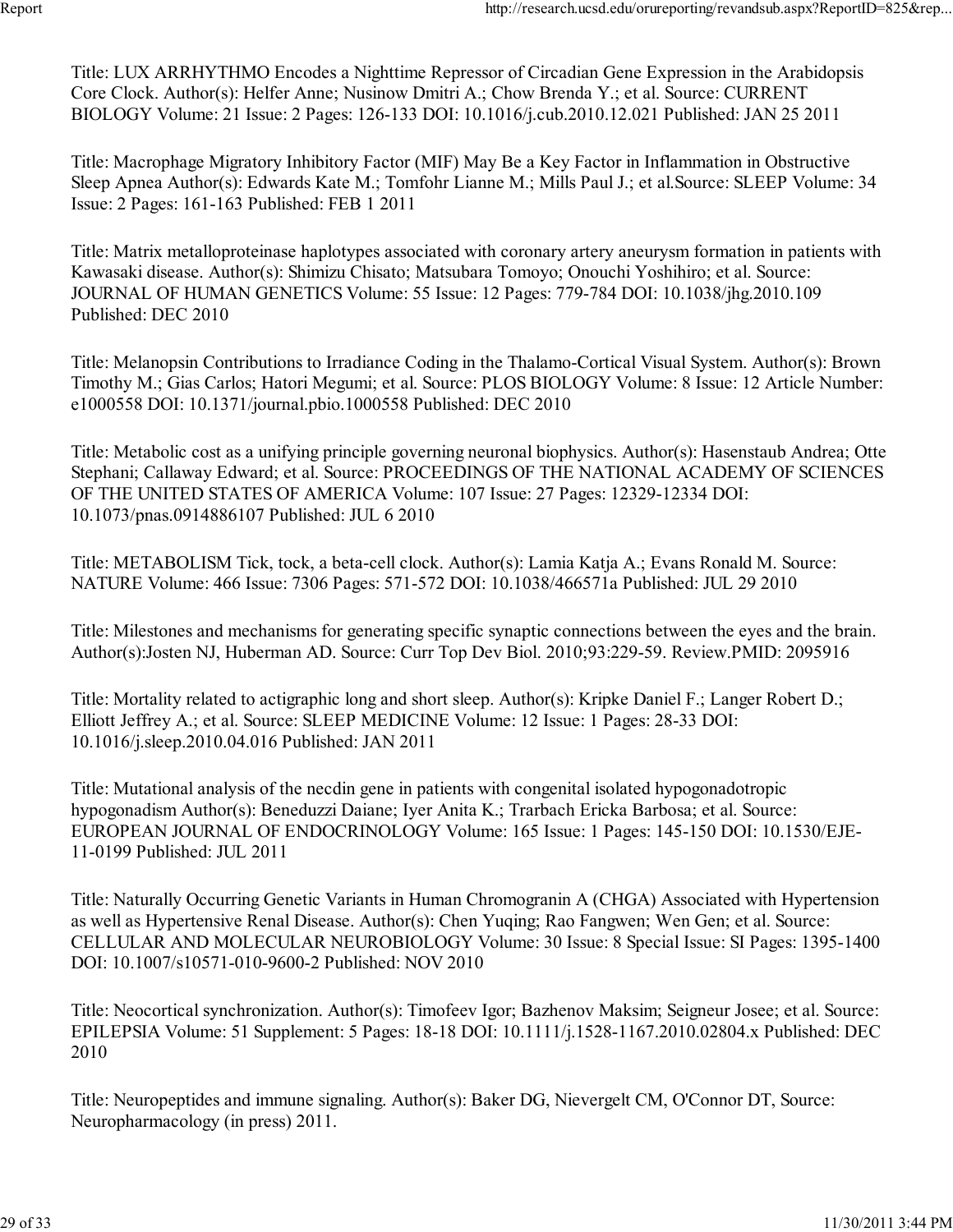Title: Neuroticism mediates the relationship between childhood adversity and adult sleep quality. Author(s): Ramsawh Holly J; Ancoli-Israel Sonia; Sullivan Sarah G; et al.Source: Behavioral sleep medicine Volume: 9 Issue: 3 Pages: 130-43 Published: 2011-Jun-

Title: Normal and abnormal sleep in the elderly. Author(s): Cooke Jana R; Ancoli-Israel SoniaSource: Handbook of clinical neurology / edited by P.J. Vinken and G.W. Bruyn Volume: 98 Pages: 653-65 Published: 2011

Title: Obstructive Sleep Apnea and Age A Double Insult to Brain Function? Author(s): Ayalon Liat; Ancoli-Israel Sonia; Drummond Sean P. A.Source: AMERICAN JOURNAL OF RESPIRATORY AND CRITICAL CARE MEDICINE Volume: 182 Issue: 3 Pages: 413-419 DOI: 10.1164/rccm.200912-1805OC Published: AUG 1 2010

Title: Overnight changes of immune parameters and catecholamines are associated with mood and stress. Author(s): Rief W, Mills PJ, Ancoli-Israel S, Ziegler MG, Pung MA, Dimsdale JE. Source: Psychosom Med. 2010; 72(8):755-62. Epub 2010 Sep 14. PubMed PMID: 20841563.

Title: Pharmacogenetics of lithium response in bipolar disorder. Author(s): McCarthy Michael J.; Leckband Susan G.; Kelsoe John R.Source: PHARMACOGENOMICS Volume: 11 Issue: 10 Pages: 1439-1465 DOI: 10.2217/pgs.10.127 Published: OCT 2010

Title: Pimavanserin tartrate, a 5-HT(2A) receptor inverse agonist, increases slow wave sleep as measured by polysomnography in healthy adult volunteers Author(s): Ancoli-Israel Sonia; Vanover Kimberly E.; Weiner David M.; et al.Source: SLEEP MEDICINE Volume: 12 Issue: 2 Pages: 134-141 DOI: 10.1016/j.sleep.2010.10.004 Published: FEB 2011

Title: Postmenopausal hormones and sleep quality in the elderly: a population based study. BMC Womens Health. Author(s): Tranah GJ, Parimi N, Blackwell T, Ancoli-Israel S, Ensrud KE, Cauley JA, Redline S, Lane N, Paudel ML, Hillier TA, Yaffe K, Cummings SR, Stone KL. Source: 2010 May 4;10:15. PubMed PMID: 20441593; PubMed Central PMCID: PMC2876067.

Title: PPARG Regulates Gonadotropin-Releasing Hormone Signaling in LbetaT2 Cells In Vitro and Pituitary Gonadotroph Function In Vivo in Mice. Author(s): Sharma Shweta; Sharma Prem M.; Mistry Devendra S.; et al. Source: BIOLOGY OF REPRODUCTION Volume: 84 Issue: 3 Pages: 466-475 DOI: 10.1095/biolreprod.110.088005 Published: MAR 2011

Title: Regular Physical Activity Moderates Cardiometabolic Risk in Alzheimer's Caregivers. Author(s): von K?nel R, Mausbach BT, Dimsdale JE, Mills PJ, Patterson TL, Ancoli-Israel S, Ziegler MG, Roepke SK, Harmell AL, Allison M, Grant I. Source: Med Sci Sports Exerc. 2010 May 13. [Epub ahead of print] PubMed PMID: 20473220.

Title: Regulation of Kiss1 Expression by Sex Steroids in the Amygdala of the Rat and Mouse. Author(s): Kim Joshua; Semaan Sheila J.; Clifton Donald K.; et al. Source: ENDOCRINOLOGY Volume: 152 Issue: 5 Pages: 2020-2030 DOI: 10.1210/en.2010-1498 Published: MAY 2011

Title: Relationship of menopausal status and climacteric symptoms to sleep in women undergoing chemotherapy. Author(s): Rissling MB, Liu L, Natarajan L, He F, Ancoli-Israel S. Source: Support Care Cancer. 2010 May 29. [Epub ahead of print] PubMed PMID: 20508951; PubMed Central PMCID: PMC3010343.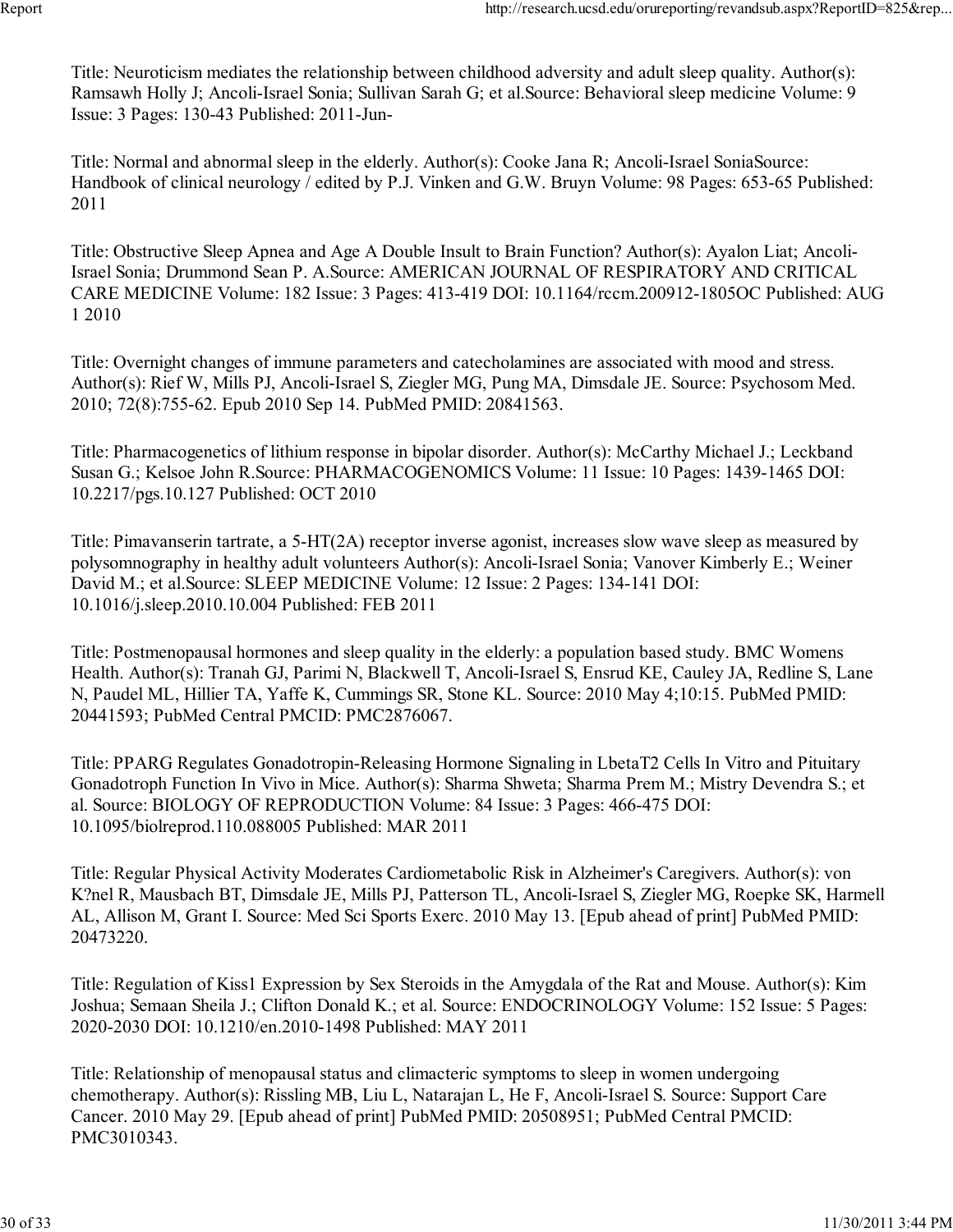Title: Rest/Activity Rhythms and Cardiovascular Disease in Older Men Author(s): Paudel Misti L.; Taylor Brent C.; Ancoli-Israel Sonia; et al.Group Author(s): Osteoporotic Fractures Men MrOS St Source: CHRONOBIOLOGY INTERNATIONAL Volume: 28 Issue: 3 Pages: 258-266 DOI: 10.3109/07420528.2011.553016 Published: 2011

Title: Reversible Adenylylation of Glutamine Synthetase Is Dynamically Counterbalanced during Steady-State Growth of Escherichia coile. Author(s): Okano Hiroyuki; Hwa Terence; Lenz Peter; et al. Source: JOURNAL OF MOLECULAR BIOLOGY Volume: 404 Issue: 3 Pages: 522-536 DOI: 10.1016/j.jmb.2010.09.046 Published: DEC 3 2010

Title: Sexual differentiation and development of forebrain reproductive circuits. Author(s): Semaan Sheila J.; Kauffman Alexander S. Source: CURRENT OPINION IN NEUROBIOLOGY Volume: 20 Issue: 4 Pages: 424-431 DOI: 10.1016/j.conb.2010.04.004 Published: AUG 2010

Title: Simplicity and complexity in the cyanobacterial circadian clock mechanism. Author(s): Dong Guogang; Kim Yong-Ick; Golden Susan S. Source: CURRENT OPINION IN GENETICS & DEVELOPMENT Volume: 20 Issue: 6 Pages: 619-625 DOI: 10.1016/j.gde.2010.09.002 Published: DEC 2010

Title: Sleep and Ethnicity Author(s): Ancoli-Israel SoniaSource: BEHAVIORAL SLEEP MEDICINE Volume: 8 Issue: 4 Pages: 191-193 Article Number: PII 927405399 DOI: 10.1080/15402002.2010.509186 Published: 2010

Title: Sleep disorders in the older adult - A mini-review. Author(s): Neikrug,A.B. and Ancoli-Israel,S. Source: Gerontologist 56:181-189, Sept. 2010. PMID: 19738366; PMCID: PMC2842167

Title: Sleep Health in US Hispanic Population Author(s): Loredo Jose S.; Soler Xavier; Bardwell Wayne; et al.Source: SLEEP Volume: 33 Issue: 7 Pages: 962-967 Published: JUL 1 2010

Title: SLEEPLESS, a Ly-6/neurotoxin family member, regulates the levels, localization and activity of Shaker. Author(s): Wu Mark N.; Joiner William J.; Dean Terry; et al. Source: NATURE NEUROSCIENCE Volume: 13 Issue: 1 Pages: 69-U229 DOI: 10.1038/nn.2454 Published: JAN 2010

Title: Sources and Sinks: A Stochastic Model of Evolution in Heterogeneous Environments. Author(s): Hermsen Rutger; Hwa Terence. Source: PHYSICAL REVIEW LETTERS Volume: 105 Issue: 24 Article Number: 248104 DOI: 10.1103/PhysRevLett.105.248104 Published: DEC 8 2010

Title: Speech Enhancement Using Gaussian Scale Mixture Models. Author(s): Jiucang Hao; Te-Won Lee; Sejnowski T.J. Source: IEEE Transactions on Audio, Speech and Language Processing Volume: 18 Issue: 6 Pages: 1127-36 DOI: 10.1109/TASL.2009.2030012 Published: Aug. 2010

Title: Synchrony of Thalamocortical Inputs Maximizes Cortical Reliability. Author(s): Hsi-Ping Wang; Spencer D.; Fellous J.-M.; et al. Source: Science Volume: 328 Issue: 5974 Pages: 106-9 DOI: 10.1126/science.1183108 Published: 2 April 2010

Title: The cell: locus or object of inquiry? Author(s): Bechtel William Source: Studies in history and philosophy of biological and biomedical sciences Volume: 41 Issue: 3 Pages: 172-82 Published: 2010-Sep (Epub 2010 Aug 16)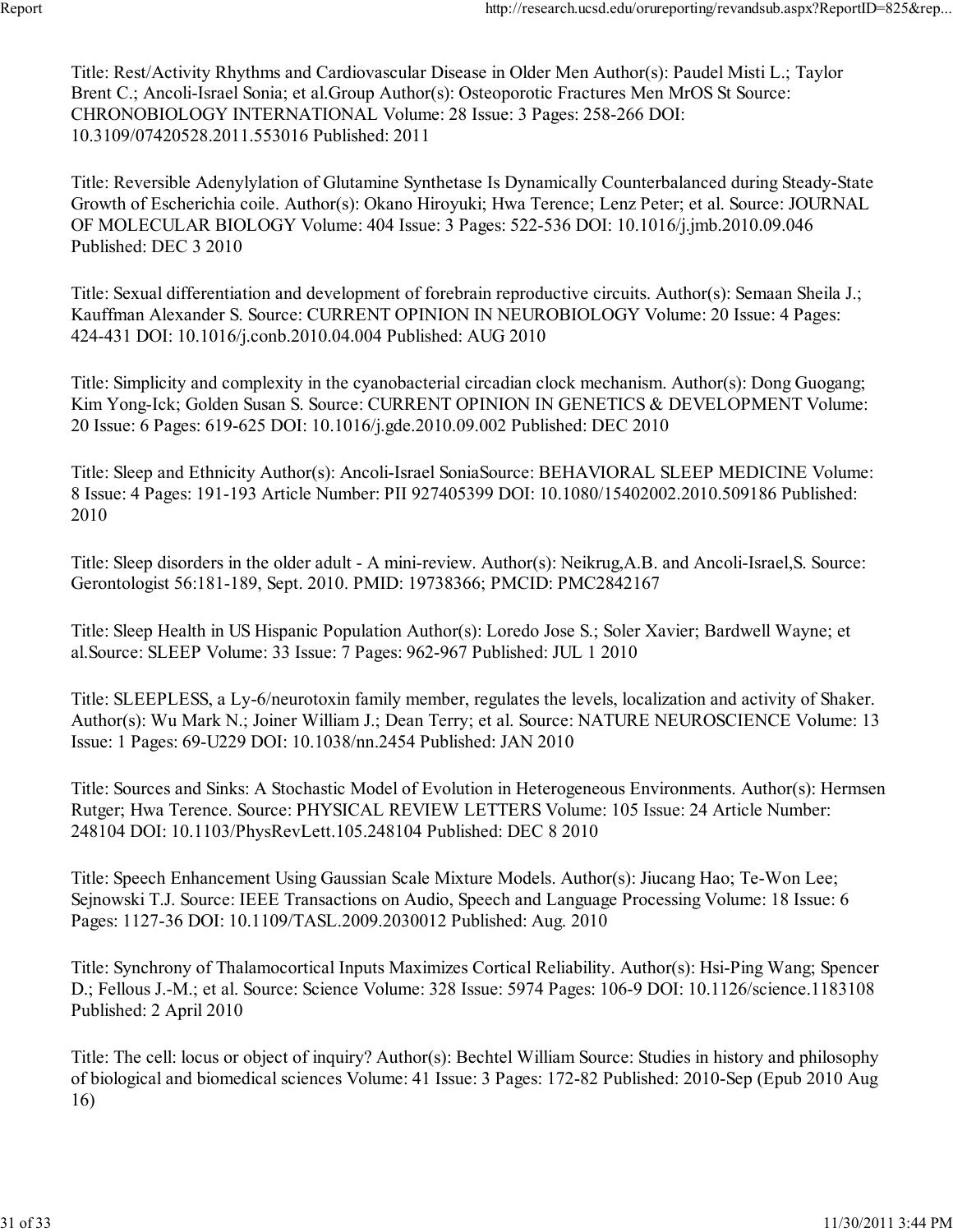Title: The Down Syndrome Critical Region Regulates Retinogeniculate Refinement. Author(s): Blank Martina; Fuerst Peter G.; Stevens Beth; et al. Source: JOURNAL OF NEUROSCIENCE Volume: 31 Issue: 15 Pages: 5764-5776 DOI: 10.1523/JNEUROSCI.6015-10.2011 Published: APR 13 2011

Title: The Downs and Ups of Mechanistic Research: Circadian Rhythm Research as an Exemplar. Author(s): Bechtel William. Source: ERKENNTNIS Volume: 73 Issue: 3 Pages: 313-328 DOI: 10.1007/s10670-010-9234-2 Published: NOV 2010

Title: The effect of nocturia on sleep Author(s): Ancoli-Israel Sonia; Bliwise Donald L.; Norgaard Jens PeterSource: SLEEP MEDICINE REVIEWS Volume: 15 Issue: 2 Pages: 91-97 DOI: 10.1016/j.smrv.2010.03.002 Published: APR 2011

Title: The ELF4-ELF3-LUX complex links the circadian clock to diurnal control of hypocotyl growth. Authors: Nusinow Dmitri A; Helfer Anne; Hamilton Elizabeth E; King Jasmine J; Imaizumi Takato; Schultz Thomas F; Farr? Eva M; Kay Steve A. Source: Nature. doi: 10.1038/nature10182. Published: 2011 Jul 13 [Epub ahead of print]PMID: 21753751

Title: The emerging roles of melanopsin in behavioral adaptation to light. Author(s): Hatori Megumi; Panda Satchidananda. Source: TRENDS IN MOLECULAR MEDICINE Volume: 16 Issue: 10 Pages: 435-446 DOI: 10.1016/j.molmed.2010.07.005 Published: OCT 2010

Title: The Genetics of Circadian Rhythms in Neurospora. IN Genetics of Circadian Rhythms. Author S. Brody. Source: Edited by S. Brody, Advances in Genetics, volume:47(1, 55) Elsevier, in press 2011.

Title: The itty-bitty time machine: genetics of the cyanobacterial circadian clock. IN Genetics of Circadian Rhythms. Author(s): Mackey, S.R., S.S. Golden, and J.L. Ditty. Source: Edited by S. Brody, Advances in Genetics, Series editors J.C. Hall, J. C. Dunlap, T. Friedmann, Elsevier, in press. 2011.

Title: The relationship between psychomo?tor vigilance performance and quality of life in obstructive sleep apnea. Author(s): Lee IS; Bardwell W; Ancoli-Israel S; Natarajan L; Loredo JS; Dimsdale JE. Source: J Clin Sleep Med 2011;7(3):254-260.

Title: The relationship between self-efficacy and resting blood pressure in spousal Alzheimer's caregivers. Author(s): Harmell AL, Mausbach BT, Roepke SK, Moore RC, K?nel RV, Patterson TL, Dimsdale JE, Mills PJ, Ziegler MG, Allison MA, Ancoli-Israel S, Grant I. Source: Br J Health Psychol. 2010 May 20. [Epub ahead of print] PMID: 20492750 [PubMed - as supplied by publisher]

Title: The Runt-Related Transcription Factors Impair Activin Induction of the Follicle-Stimulating Hormone b-Subunit Gene. Author(s): Breen, K. M., Thackray, V. G., Coss, D. and Mellon, P. L. Source: Endocrinology 151, 2669-2680. PMID 20357224; PMC2875819(2010).

Title: Transgenic Mice Reveal Unexpected Diversity of On-Off Direction-Selective Retinal Ganglion Cell Subtypes and Brain Structures Involved in Motion Processing. Author(s): Rivlin-Etzion Michal; Zhou Kaili; Wei Wei; et al. Source: JOURNAL OF NEUROSCIENCE Volume: 31 Issue: 24 Pages: 8760-8769 DOI: 10.1523/JNEUROSCI.0564-11.2011 Published: JUN 15 2011

Title: Uplifts and Sleep Author(s): Tomfohr Lianne; Ancoli-Israel Sonia; Pung Meredith A.; et al.Source: BEHAVIORAL SLEEP MEDICINE Volume: 9 Issue: 1 Pages: 31-37 Article Number: PII 931967797 DOI: 10.1080/15402002.2011.533992 Published: 2011